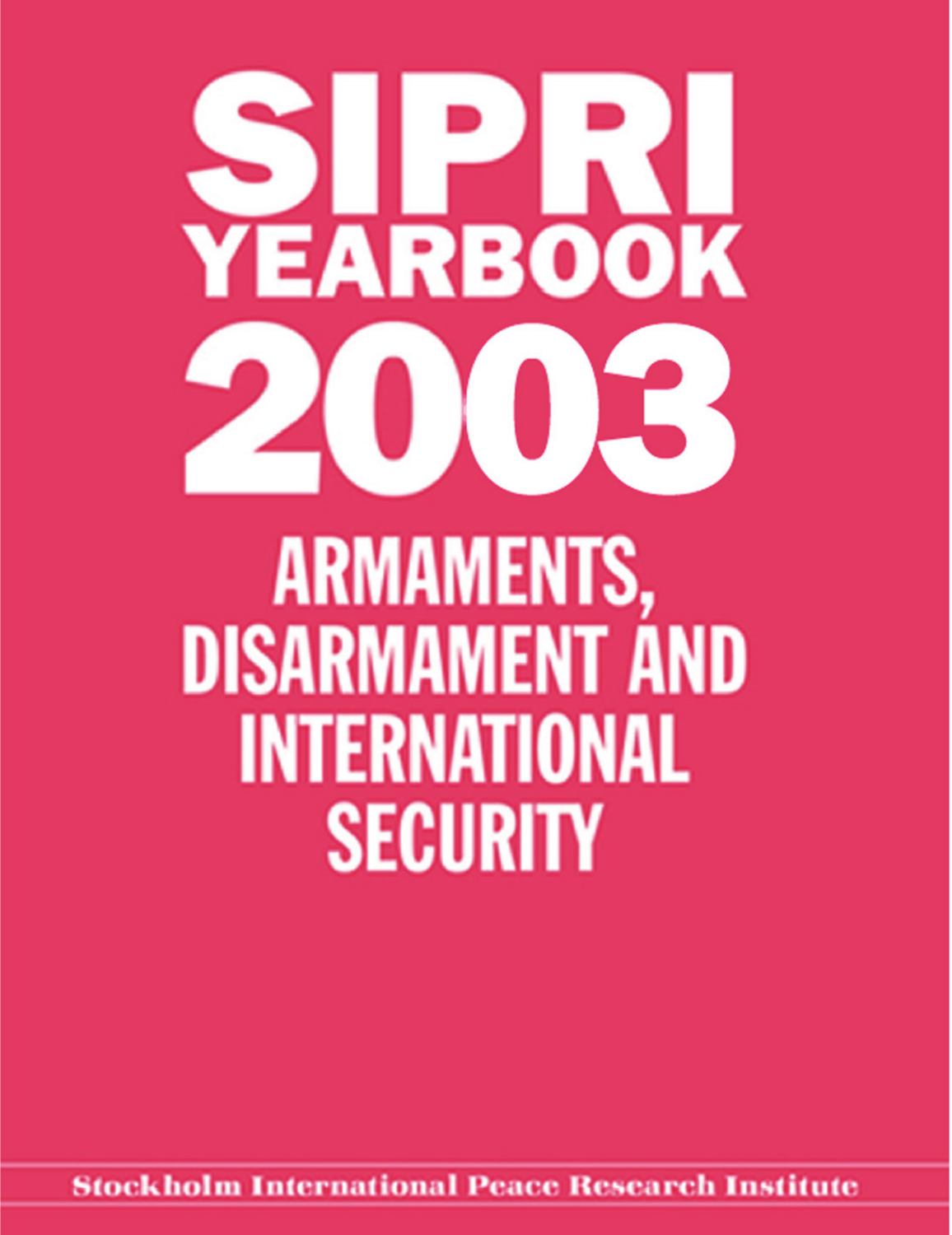## sipri

The Stockholm International Peace Research Institute is an independent international institute for research into problems of peace and conflict, especially those of arms control and disarmament. It was established in 1966 to commemorate Sweden's 150 years of unbroken peace.

The Institute is financed mainly by the Swedish Parliament. The staff and the Governing Board are international. The Institute also has an Advisory Committee as an international consultative body.

The objectives of SIPRI's research are • to promote transparency in security and arms control

- to contribute to conflict prevention and resolution
- to disseminate information to the broader public.

SIPRI publishes its research findings in books and on the Internet at http://www.sipri.org.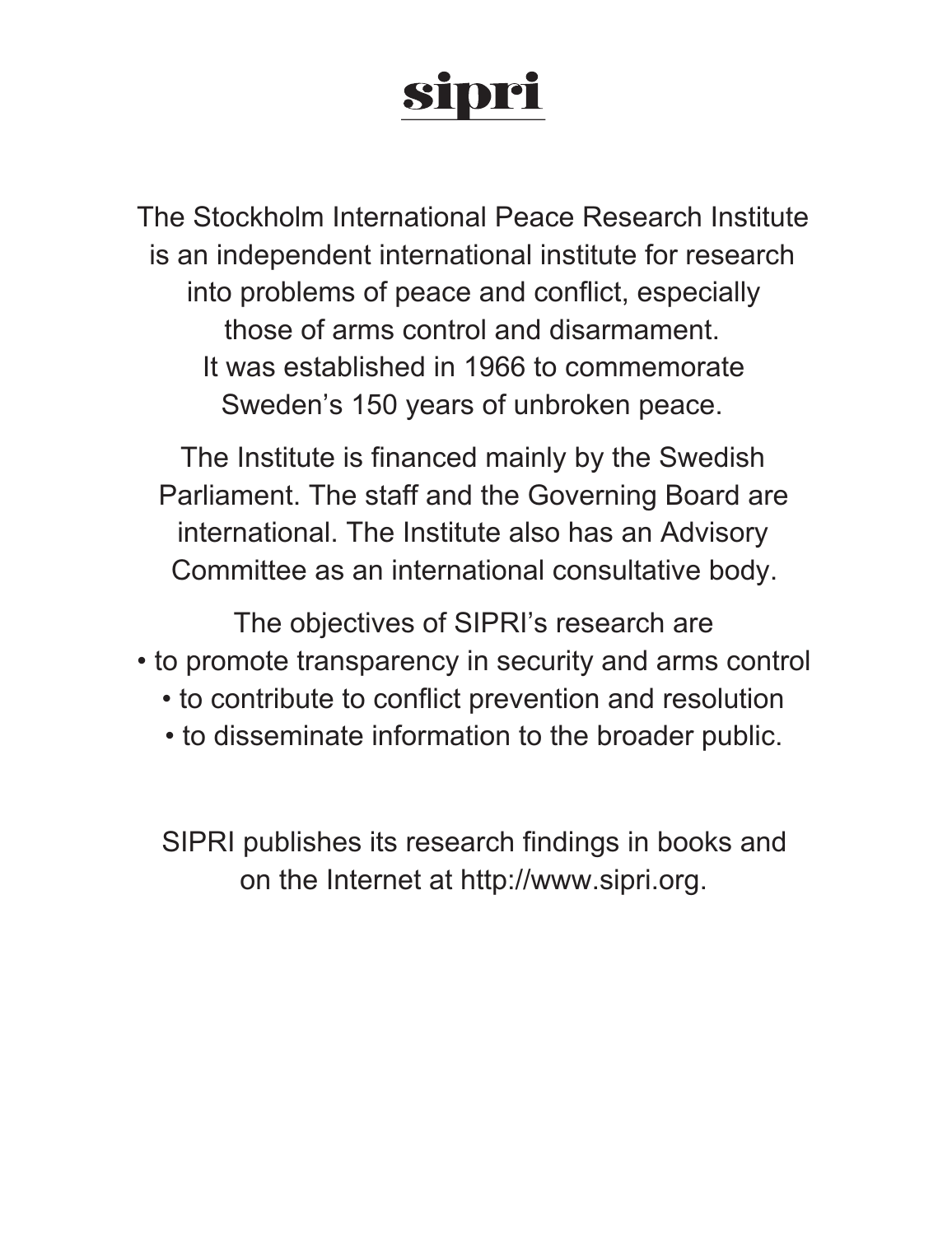This booklet illustrates the type of facts and data you will find in the 847-page *SIPRI Yearbook 2003 Armaments, Disarmament and International Security*

which may be obtained through all the main bookshops or from Oxford University Press, UK.

The SIPRI Yearbook has been published since 1969. It brings together objective data and state-of-the-art analysis, offered by SIPRI's own staff and other experts, on all major aspects of arms control, peace and security. The *SIPRI Yearbook 2003* focuses particularly on the impact and consequences during 2002 of the terrorist attacks of September 2001 and the reactions of the USA and other powers to the attacks. It is also published in Russian, Ukrainian, Chinese and Arabic editions. This condensed version is available from SIPRI in English, French, German and Swedish.

On the Internet, order the Yearbook from OUP through SIPRI at http://www.sipri.org/pubs/bookorder.html. For information about recent SIPRI publications, see http://editors.sipri.org/recpubs.html.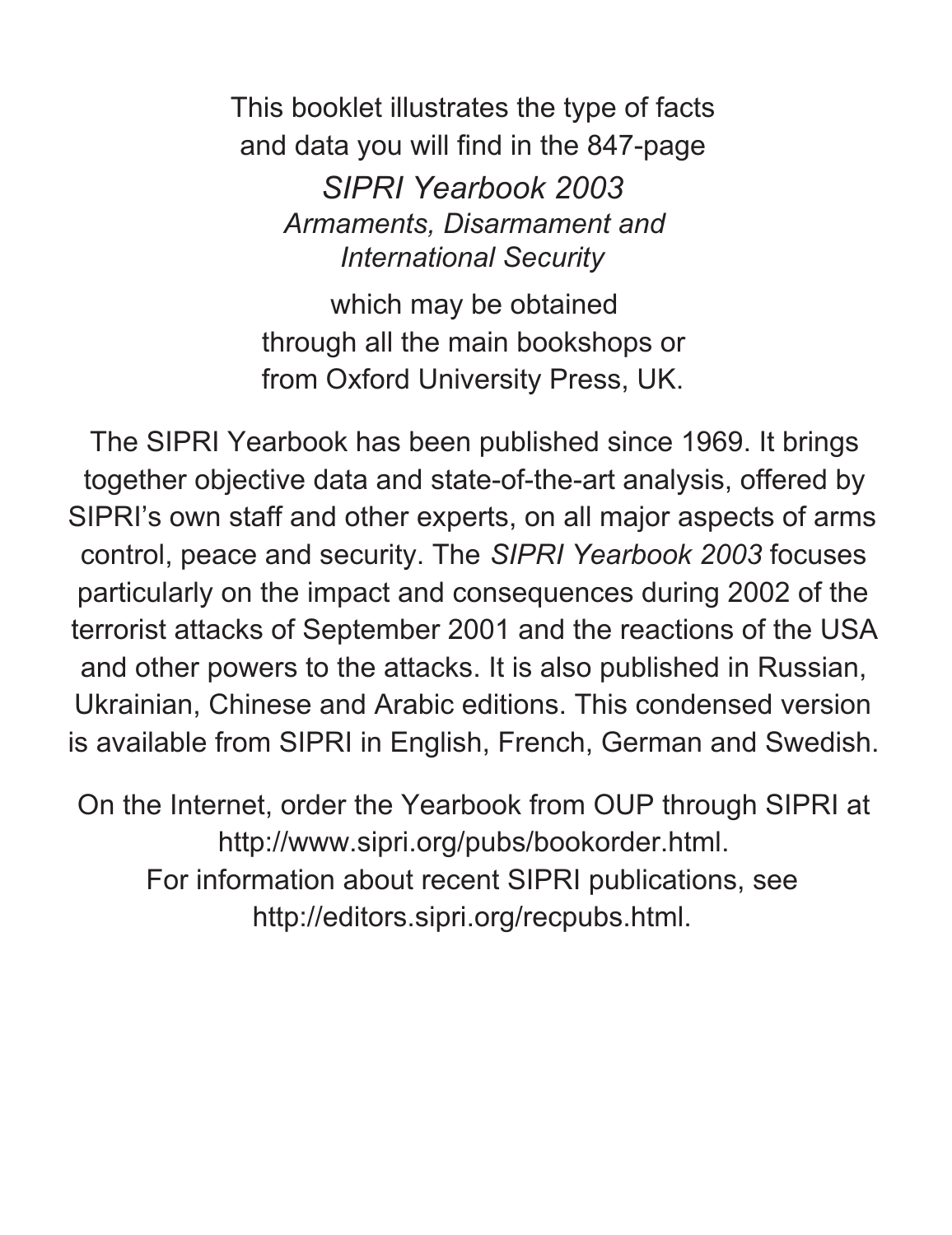### **Contents**

The Euro-Atlantic system and global security The African Union Multilateral peace missions The International Criminal Court Afghanistan and the new dynamics of intervention: counterterrorism and nation building Major armed conflicts The nuclear confrontation in South Asia The military and security dimensions of the European Union Security sector reform and NATO and EU enlargement The processes of budgeting for the military sector in Africa The military sector in a changing context Military expenditure Arms production New developments in unmanned air vehicles and land-attack cruise missiles International arms transfers Arms control in the new security environment Nuclear arms control, non-proliferation and ballistic missile defence Chemical and biological weapon developments and arms control Conventional arms control in Europe Landmines and destruction efforts Supply-side measures The International Code of Conduct Against Ballistic Missile Proliferation Essays Arms control and disarmament agreements and agreements on humanitarian law of armed conflict

Acronyms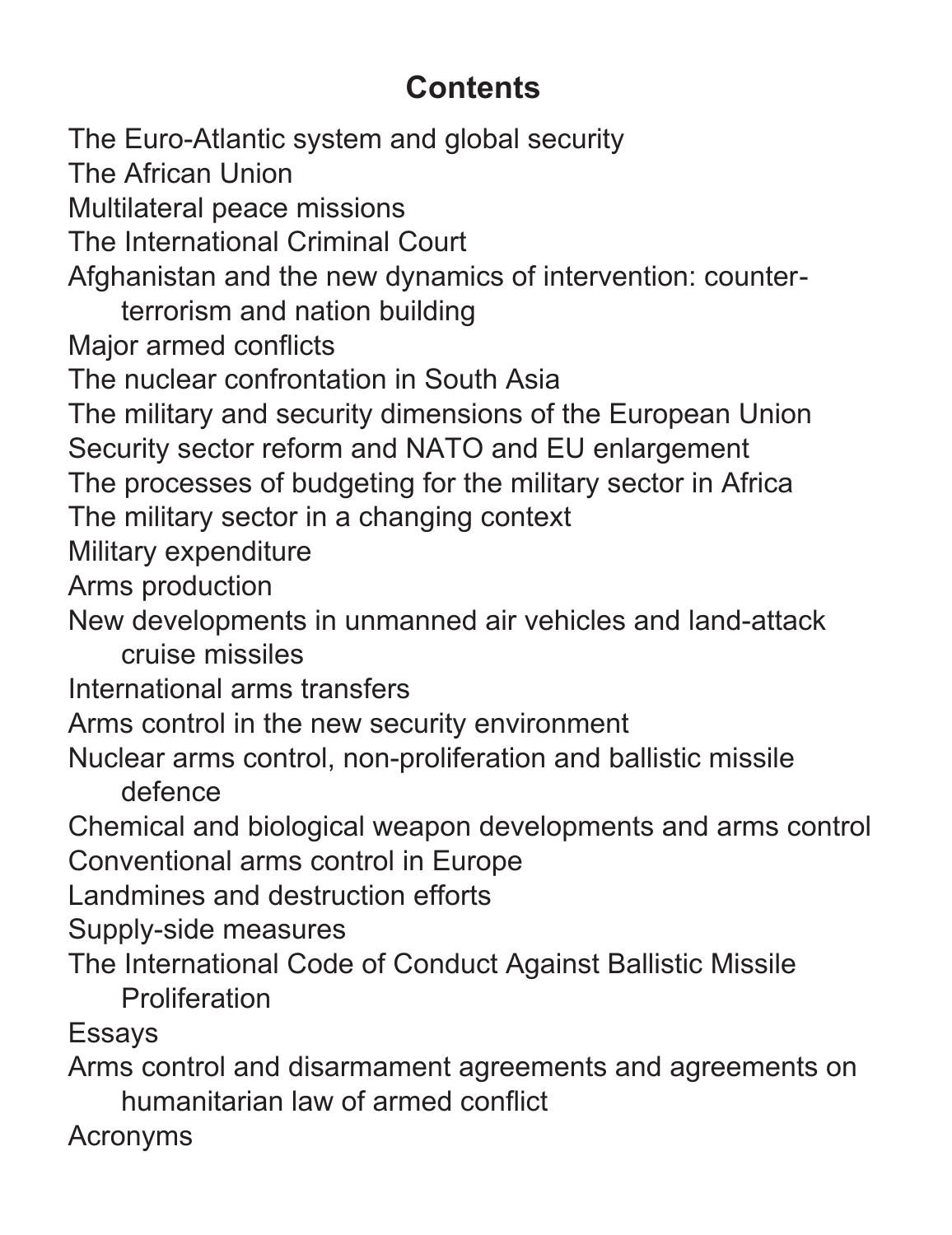### **The Euro-Atlantic system and global security**

• The 11 September 2001 terrorist attacks forced the USA to review its security interests. The main concern became how to deal with 'asymmetric' threats posed by international terrorism, the potential use of weapons of mass destruction and 'rogue states'.

• The USA's homeland security measures, military operations in Afghanistan and preparations for operations against Iraq reflected a shift in US policy. The new US National Security Strategy contemplates pre-emptive force against states or terrorist groups that may acquire WMD, and prescribes the transformation of US military forces to maintain the USA's military preeminence.

• The USA's pressure for the use of force against Iraq was widely resisted during 2002 on grounds of principle and practice and highlighted the widening gulf in security values between Europe and the USA. However, up to the end of the year a common front was maintained behind UN Security Council Resolution 1441 on the renewal of inspections in Iraq.

• NATO and the EU pursued a double agenda in 2002: enlargement of membership, and the adaptation of both institutions to the new security environment.

• Seven countries were invited to join NATO in 2004, including the 3 Baltic states. Ten states were invited to join the EU in 2004, and 2 more were given the target date of 2007.

• The change in Russia's foreign and security policy initiated by the Putin Administration became clearer in 2002. Russia acquiesced in the enlargement processes but demanded stronger ties with NATO and the EU.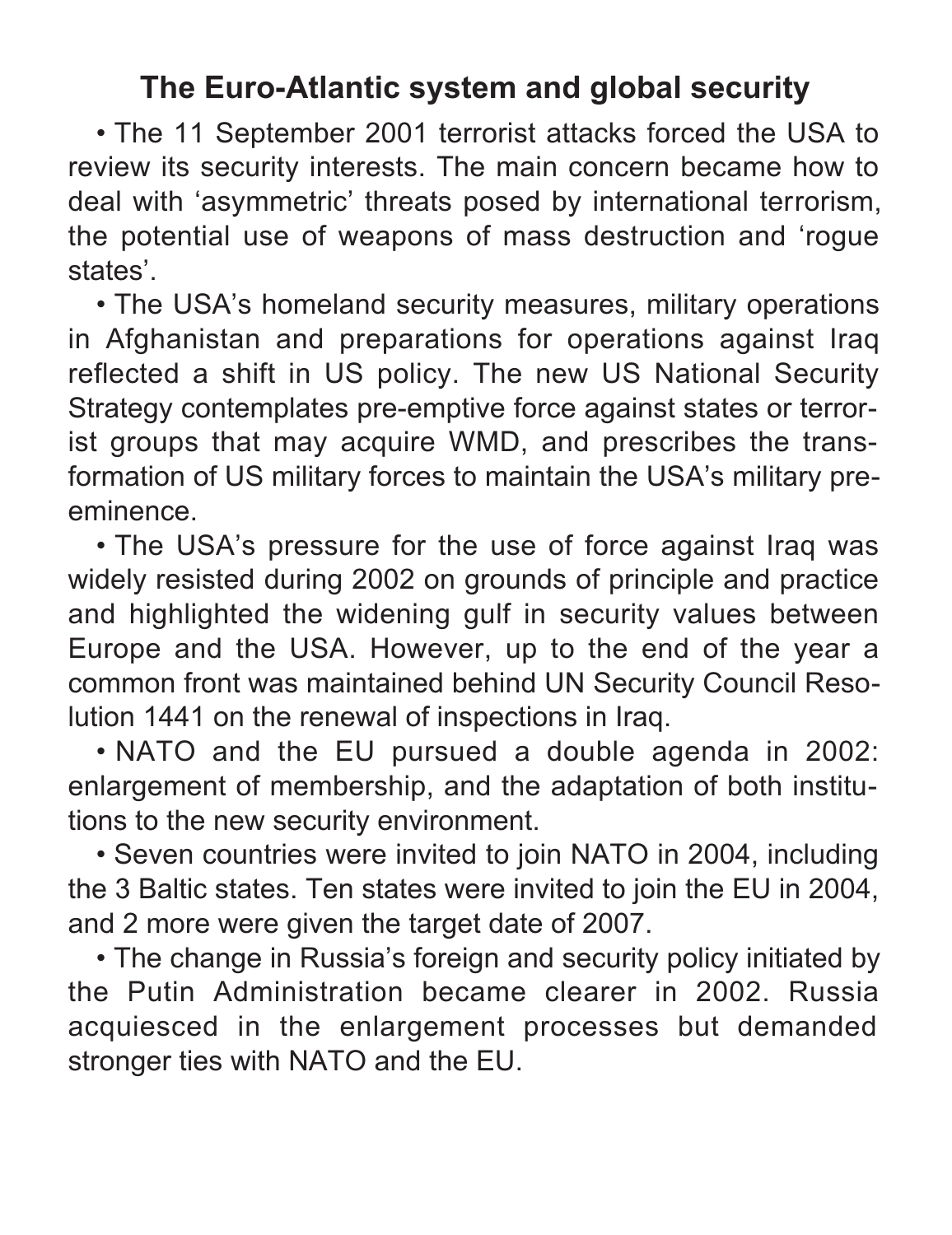• The African Union was officially inaugurated at Durban, South Africa, on 9–10 July 2002. It replaced the Organization of African Unity as a more integrated and more cohesive African organization. As of 1 August 2003, 53 states were members of the AU.

• The African Union's main concerns are the integration of Africa's political and socio-economic agendas, the promotion of democratic values and human rights, and the enhancement of the continent's development efforts.

• The persistence of ravaging conflicts in Africa risks undermining the realization of the African Union's vision for the continent. The AU has thus adopted a more proactive approach to conflict resolution and placed a greater emphasis on combating terrorism.

• Attracting wide international support will be a crucial factor in ensuring the success of the African Union. However, certain Western leaders remain sceptical about the organization, mainly because of the perceived influence of Libya on its agenda. Such views overlook the fact that Libya's conception of the AU as a 'United States of Africa'—with a common army, institutions and leadership—has not materialized, as it was not endorsed by the majority of African states.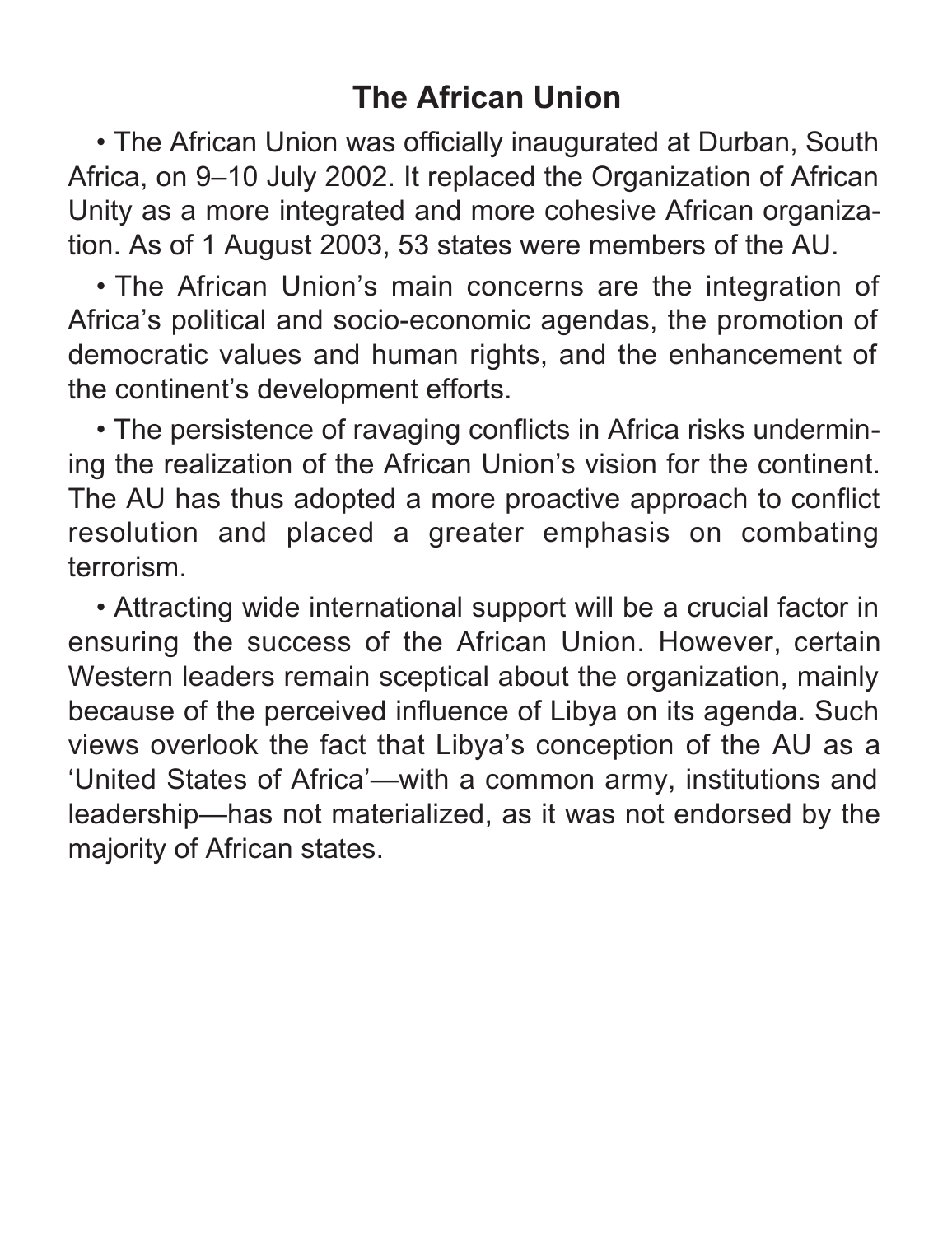### **Multilateral peace missions**

• There were 48 multilateral peace missions in operation in 2002, 3 fewer than in 2001.

• The missions were conducted or led by:

*the United Nations* (16 peacekeeping operations, 3 political and peace-building missions, and 1 multinational operation tasked by the UN but carried out by an ad hoc coalition of states)

*the Organization for Security and Co-operation in Europe* (11) *the North Atlantic Treaty Organization* (4) *the European Union* (1)

*the Commonwealth of Independent States* (3)

*the Organization of African Unity* (3)

*other organizations or ad hoc state coalitions* (6).

• Developments in 2002 supported the trend towards smaller, short-term and mandate-specific peace missions.

• Of the 4 new missions initiated in 2002—UNMISET, UNAMA, UNMA and Allied Harmony—all but Allied Harmony tended to be of a 'peace-building' nature and to play an advisory role to the host governments.

• A total of 39 392 military personnel (troops and observers), 5347 civilian police and 554 civilian observers participated in the UN operations. Their total cost was \$2630 million in 2002.

• By comparison, regional organizations and other multinational coalitions carried out 28 missions, involving 51 275 military personnel, 109 civilian police and 866 civilian observers. The total cost of these operations in 2002 was \$316.3 million.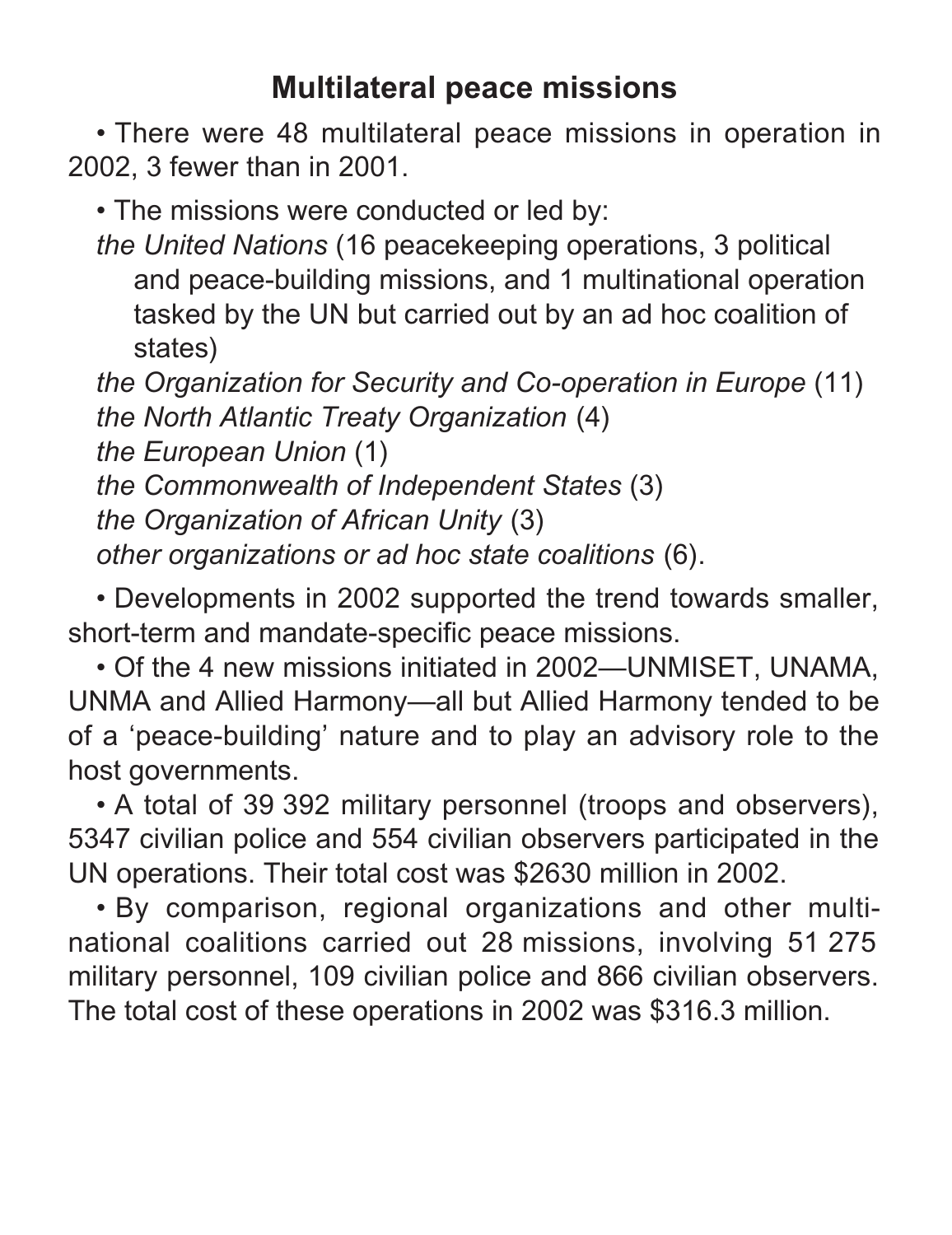### **The International Criminal Court**

• On 1 July 2002 the statute of the International Criminal Court entered into force and the ICC was formally established. It is the world's first permanent international legal entity tasked to deal with war crimes. It is neither a UN body nor a subordinate organ to the Security Council.

• As of July 2003, 91 countries had ratified the ICC statute: 22 in Africa, 12 in Asia–Pacific, 37 in Europe, 18 in Latin America, 1 in North America and 1 in the Middle East.

• The ICC is set up under the principle of complementarity to national courts: all cases that proceed to the ICC must first have gone through national courts. The ICC has no retroactive power and can only try crimes committed after the statute entered into force.

• The USA is the leading opponent to the ICC. In May 2002 it withdrew its signature from the statute. A month later the USA threatened to use its veto in the UN Security Council against the extension of a UN peacekeeping mission, the UN Mission in Bosnia and Herzegovina, unless peacekeepers were guaranteed blanket immunity from the ICC.

• The American Service Members' Protection Act was passed into law in August 2002. It forbids any US cooperation with the ICC, thereby restricting US participation in UN peace operations, and denies US military aid to non-NATO members of the ICC.

• The EU played an active role in promoting the establishment of the ICC and ensuring its survival. Attempts by the USA to sign bilateral waiver agreements with several European states, however, created a damaging 'tug of loyalty'.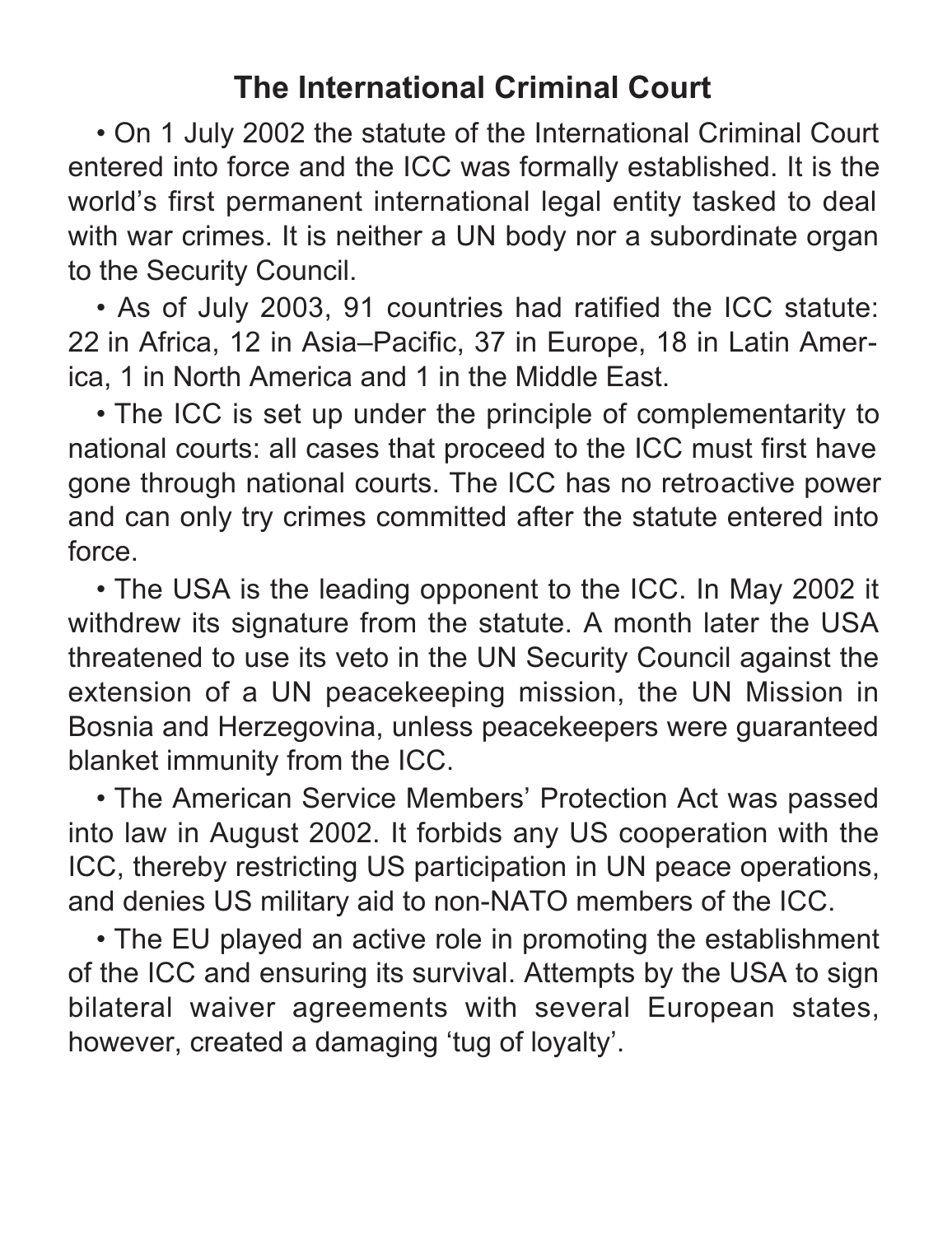### **Afghanistan and the new dynamics of intervention: counter-terrorism and nation building**

• The US-led intervention in Afghanistan in late 2001 and the subsequent peace-building and peacekeeping effort revealed a radical shift in the pattern of international military intervention. New objectives emerged, such as the dismantlement of terrorist organizations and regime change.

• The intervention was successful in many ways: terrorist bases were destroyed, most of al-Qaeda's infrastructure was dismantled, and the Taliban regime was removed from power within just 2 months. The December 2001 Bonn Agreement established an internationally approved new government—the Interim Authority.

• The intervention also raised significant legal and ethical issues. Military action to remove a regime and attack the terrorist network it supported went far beyond the traditional interpretations of self-defence. Reports of torture and human rights abuses highlighted the dangers of relying on local allies with poor human rights records. The US internment of Taliban and al-Qaeda prisoners raised questions about the applicability of international laws of war to non-state terrorist groups.

• The international community set up the International Security Assistance Force of about 5000 troops and the small UN Assistance Mission in Afghanistan, and pledged close to \$5 billion in aid over the next 6 years. The political reconstruction of Afghanistan was to be led by the Afghans, with international actors playing only a supporting role.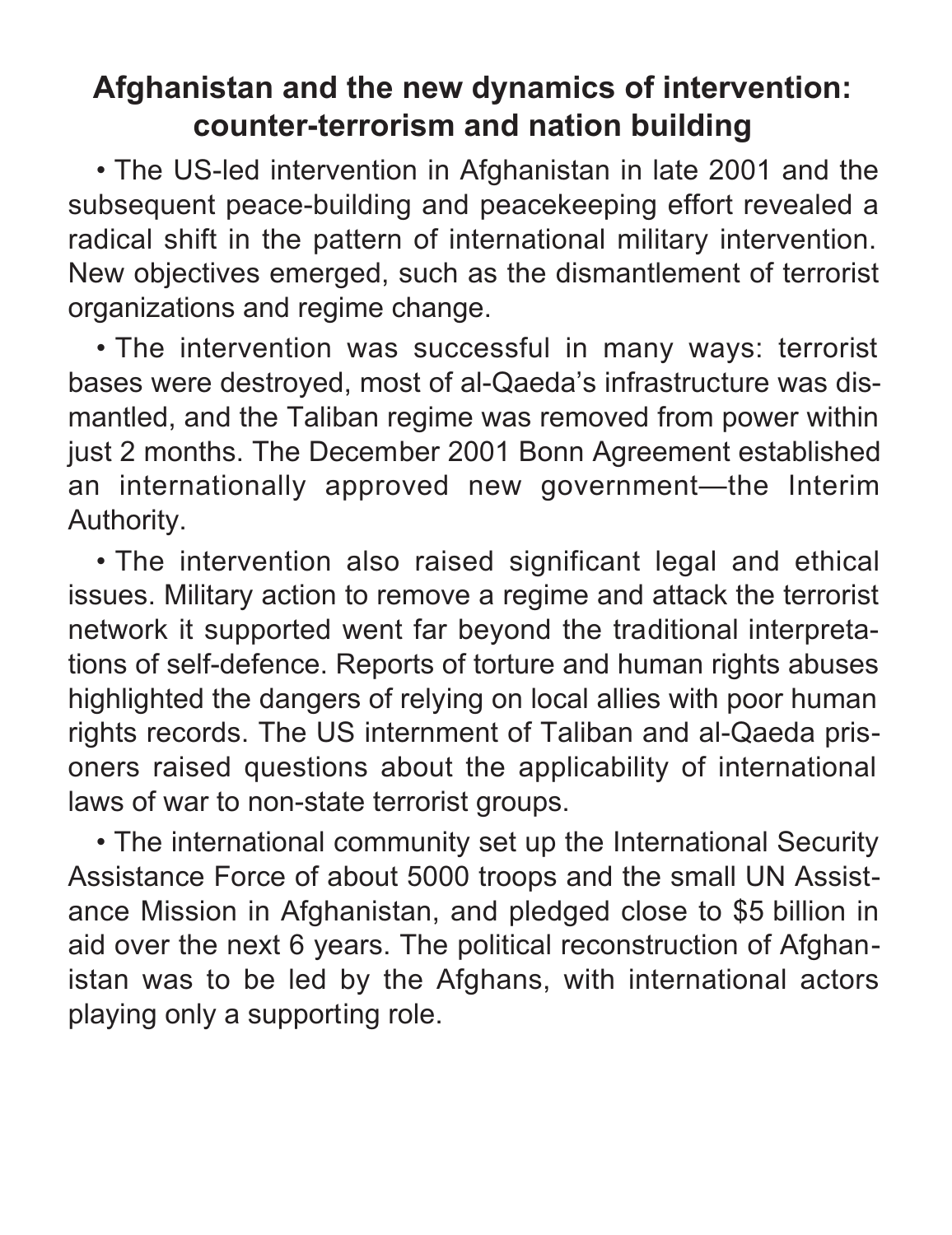### **Major armed conflicts**

• There were 21 major armed conflicts in 2002, the lowest number recorded for the 13-year post-cold war period 1990– 2002 (with the exception of 1997). Six of these conflicts caused over 1000 deaths during the year, compared with 11 in 2001.

• All but 1 of the conflicts—the interstate conflict between India and Pakistan—were internal.

• The majority of the conflicts in 2002 took place in Africa and Asia: 6 conflicts were registered for Africa and 9 for Asia.

• Both external actors and the states concerned made renewed efforts to resolve the long-running conflicts in these regions: in the DRC, Somalia and Sudan in Africa, and Sri Lanka in Asia.

• Four conflicts escalated in 2002: Colombia, Israel– Palestinians, Nepal and Russia (Chechnya).

• The issue of whether and how nuclear weapons might be used in war was brought into focus in 2002. Nuclear-armed India and Pakistan confronted each other in South Asia, while the suspected efforts of North Korea and Iraq to acquire nuclear weapons played a significant part in emerging crises: the latter produced a new military conflict on Iraqi soil by March 2003.

• The war on terrorism launched after the 11 September 2001 attacks on the USA appears to have had an impact on armed conflict throughout the world. Issues such as the militarization of responses to terrorism, the global role of violent sub-state actors, and the connection between intra- and inter-state actors have become predominant. Actors hoping for international approval have had reason to distance themselves from terrorism.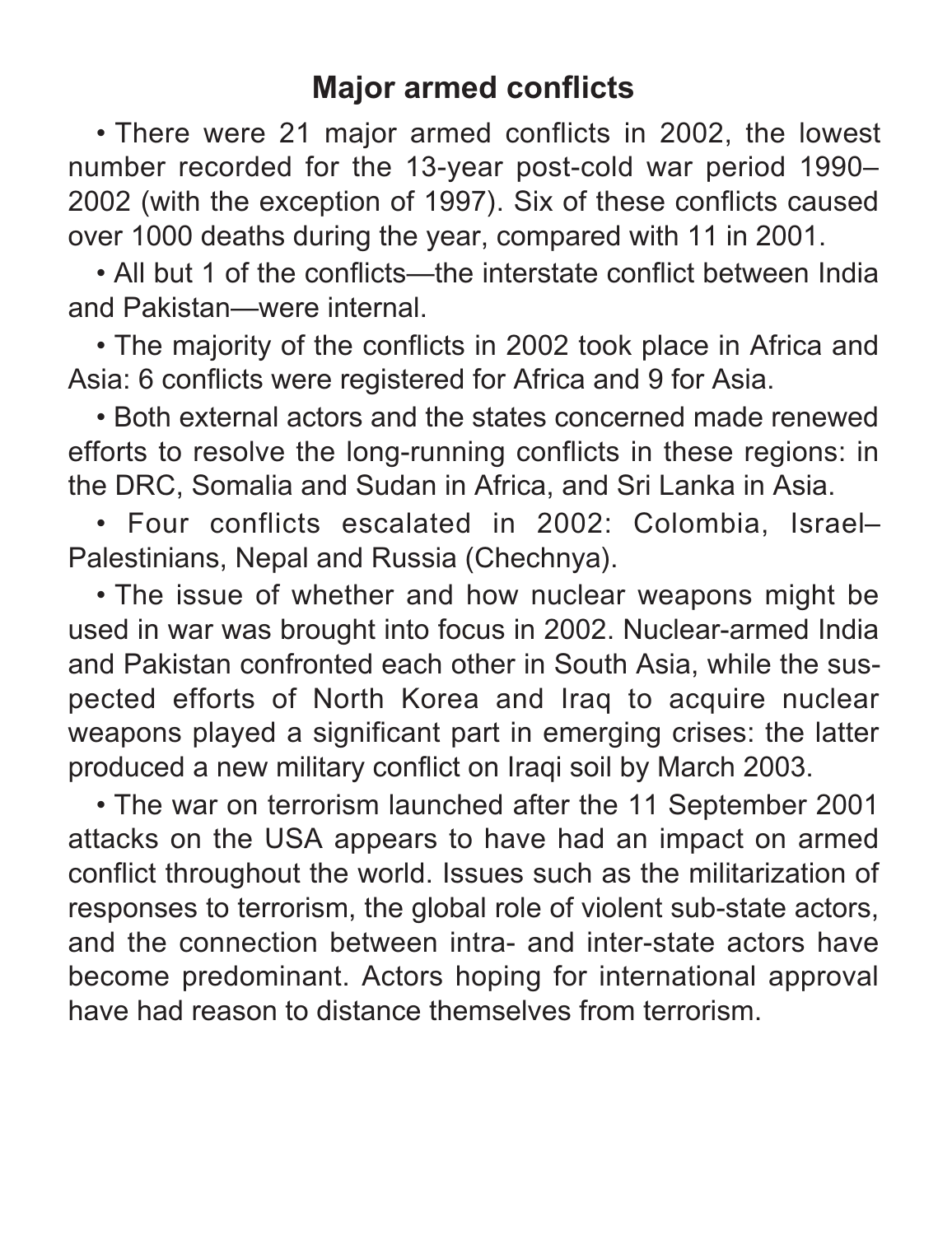• The USA has paid increasing attention to Africa, notably to the conflicts in Somalia and Sudan, because of the possibility of links between al-Qaeda and certain Islamic fundamentalist organizations in the region.

### **The locations of the 21 major armed conflicts in 2002**

| Africa        | Asia                      |
|---------------|---------------------------|
| Algeria       | India (2 conflicts):      |
| Angola        | Kashmir*                  |
| Burundi*      | Assam                     |
| Rwanda        | India–Pakistan            |
| Somalia       | Indonesia                 |
| Sudan*        | Myanmar                   |
|               | Nepal*                    |
| America       | Philippines (2 conflicts) |
| Colombia*     | Sri Lanka                 |
| Peru          |                           |
| USA           | <b>Middle East</b>        |
|               | Israel                    |
| <b>Europe</b> | Turkey                    |
| Russia*       |                           |

\* These 6 conflicts each caused 1000 or more deaths in 2002. The conflict in the USA refers to that between the al-Qaeda network and the USA. The only new conflict registered for 2002 was in Nepal.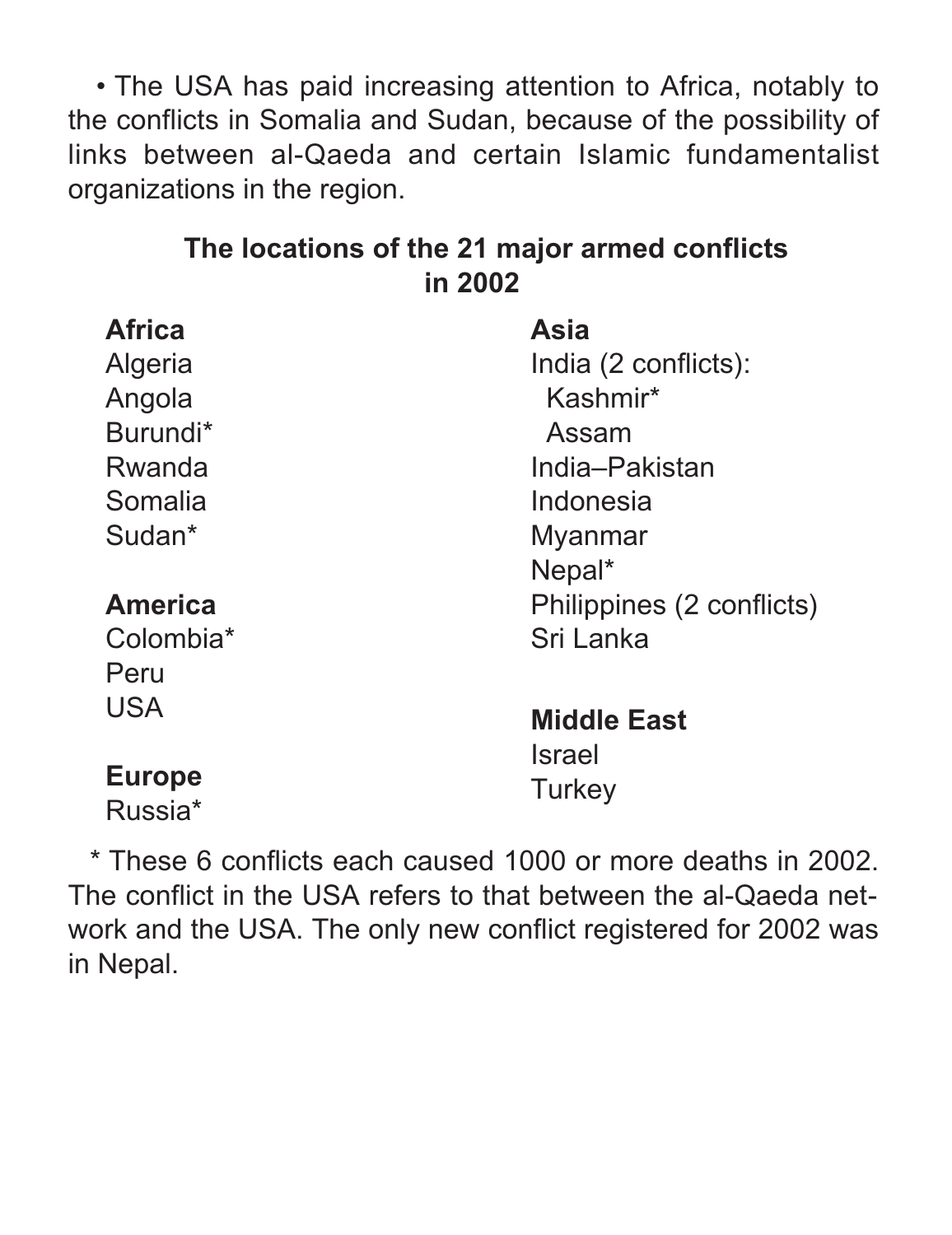### **The nuclear confrontation in South Asia**

• In 2002 India and Pakistan pursued the consolidation of their nuclear arms infrastructure. The slow but steady arms race that began in 1998 with the nuclear tests conducted by both countries reflects the unresolved confrontation between them.

• India's conventional military capabilities are significantly superior to those of Pakistan.

• There were 2 recent major military crises, both involving nuclear threats: the Kargil War in 1999, and the 2002 crisis sparked by an attack on the Indian Parliament by Islamic militants.

• Both India and Pakistan see the 2002 crisis as having been resolved in their favour. Pakistani leaders point out the efficacy of nuclear deterrence in preventing military attacks from India. Indian leaders emphasize the success of 'coercive diplomacy', reflected in President Musharraf's promise to restrain militant organizations based in Pakistan. This perception of victory by both sides increases the chances of similar confrontations occurring in the future.

• India's no-first-use policy has been weakened in its 2003 nuclear doctrine, which extended the right to nuclear retaliation to cases involving attacks against India with chemical and biological weapons.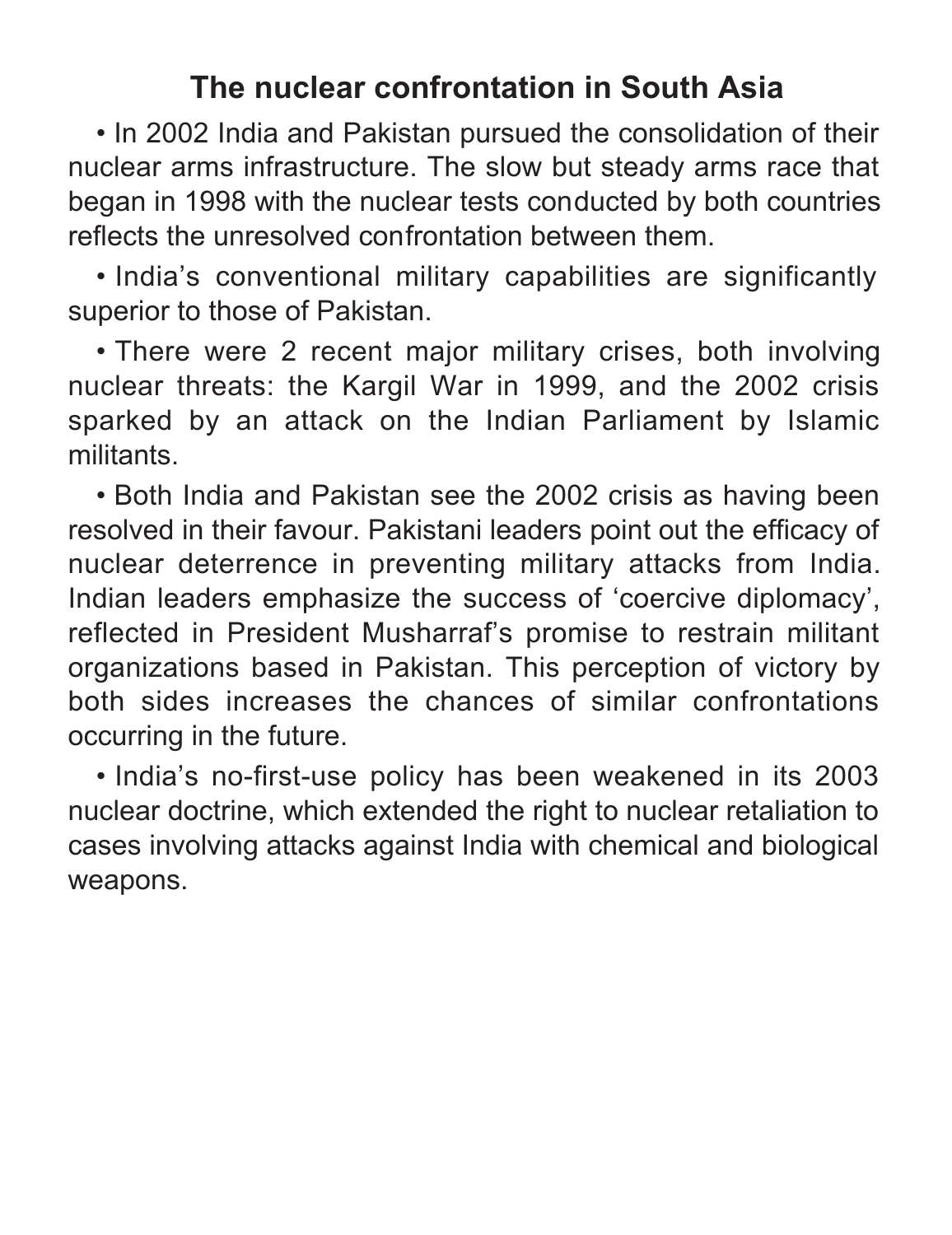### **The military and security dimensions of the European Union**

• In 2002 the EU made progress in the pursuit of its 1999 'Headline Goal' for the European Security and Defence Policy to be able by 2003 to deploy a corps-level European Rapid Reaction Force for crisis management missions.

• A major political achievement at the end of 2002 was the overcoming of the long-standing deadlock over the EU's access to NATO assets necessary for launching crisis management operations.

• Rates of progress differed between the military and the civilian dimensions of the ESDP. No EU troops were deployed for crisis management tasks in 2002. Considerable progress was made in the civilian field, however—most notably with the launch of the EU Police Mission in Bosnia and Herzegovina on 1 January 2003.

• The lack of coordination between the military and the civilian components of the ESDP is an obstacle to the achievement of full coherence.

• Prospects for an increase in military expenditure in the EU that could reduce the EU–US capability gap are poor. A European Capability Action Plan was set up in 2002 to develop other methods of dealing with capability deficiencies. These include increasing rationalization, flexibility and coordination in the member states' capabilities-oriented efforts.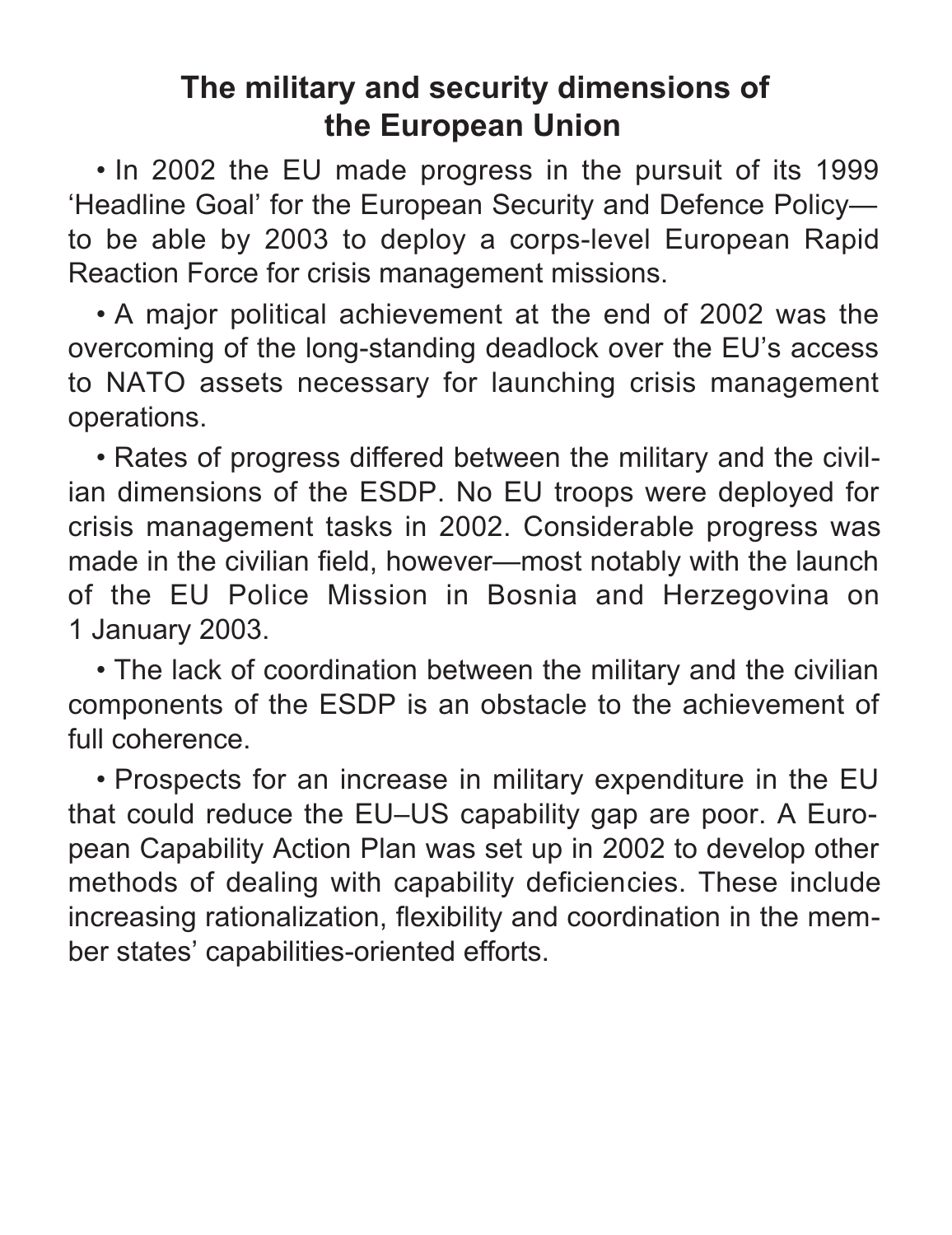### **Security sector reform and NATO and EU enlargement**

• The aim of security sector reform is to achieve efficient and effective security institutions that serve the security interests of citizens, society and the state, while respecting human rights and operating within the rule of law and under effective democratic control.

• Two recent developments have affected security sector reform in Europe: the enlargement of NATO and the EU; and the need to adapt the agendas of both institutions to deal with new challenges such as terrorism, the proliferation of WMD and threats caused by 'rogue' states.

• The prospect of NATO and EU membership has provided the Central and East European states with an important incentive to restructure their security sectors.

• After having experienced problems during the first round of enlargement in 1999, NATO has adopted an improved set of accession goals and a more structured reform process involving increased feedback and assistance for countries in the second round of enlargement. National achievements remain patchy, beyond a limited range of elite troops.

• New EU members are required to meet the standards of the Schengen *acquis* in law enforcement and border management and will join in the strengthened Justice and Home Affairs regimes developed after 11 September 2001. EU-level and national democratic controls may not yet be strong enough to ensure that individual rights are not infringed.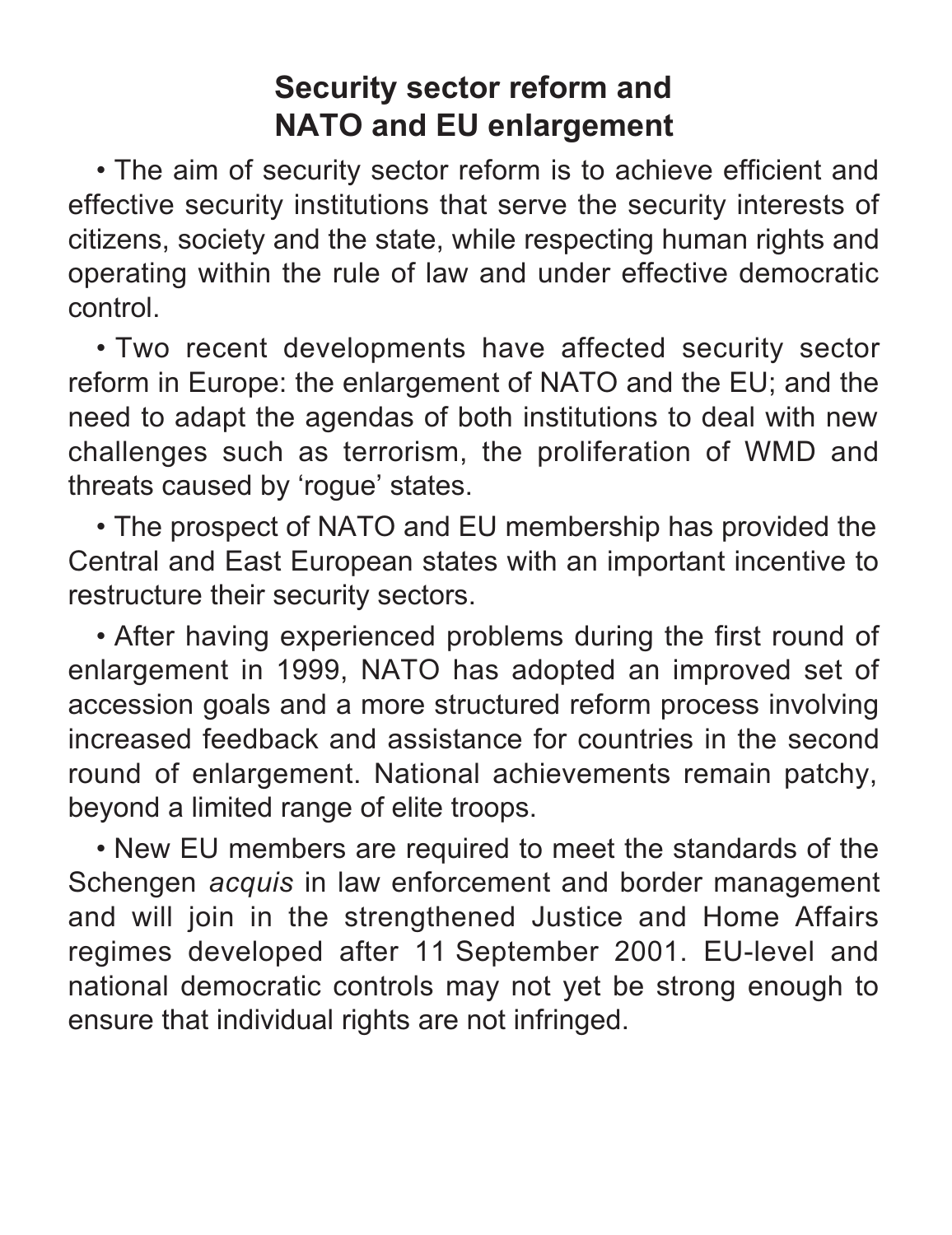### **The processes of budgeting for the military sector in Africa**

• Since the 1990s, donors of economic aid to Africa have paid increased attention to military expenditure on the continent. The establishment of a correlation between good governance and development led them to try to prevent 'excessive' military spending at the expense of the social sector and the alleviation of poverty.

• To change priorities in public-sector spending, donors fixed a ceiling on military expenditure for national governments which sought their support. This approach had a fundamental flaw: it failed to take into account the legitimate security needs of the countries concerned, which resulted in increased secrecy around military budgets as the aid-dependent countries tried to hide the true cost of their military spending.

• A new approach emerged by 2000 which placed a greater focus on the *process* by which spending levels were arrived at rather than on the level of spending itself.

• The process approach faces a number of challenges: the absence of a formalized defence policy and lack of capacity in many African countries, the weakness of certain key institutions such as the parliaments, ministries of defence and audit departments in the defence budget process, and the limited participation of civil society. Above all, the process approach has not yet been fully understood and embraced by all the donor countries.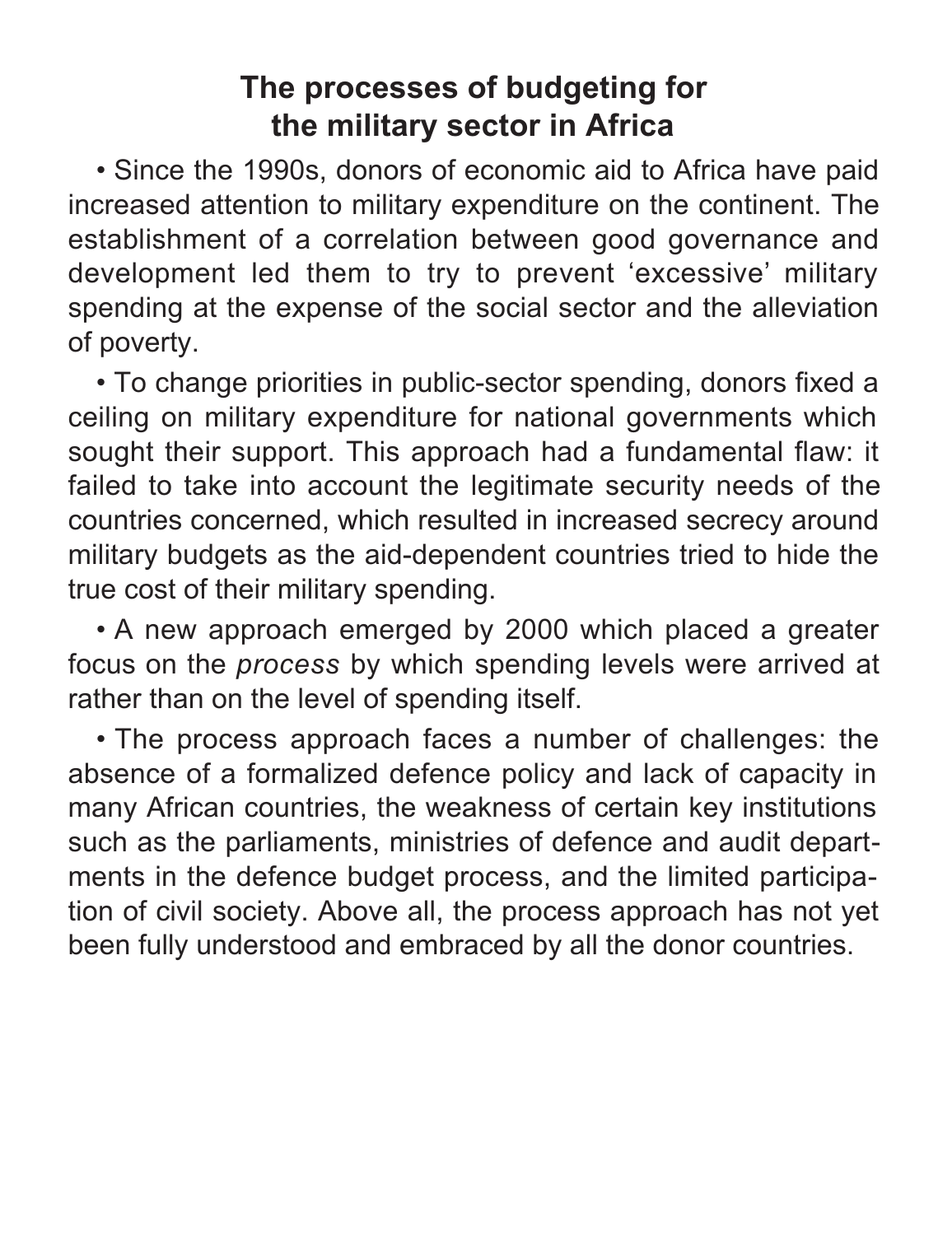### **The military sector in a changing context**

• The security environment and perceptions of security are moving away from the classic view of security in terms of protection of the state, its territory and population against external threats by primarily military means. New security concepts are gradually emerging: security is seen as both broader—requiring more non-military means for providing state security—and deeper—focusing on protection of people rather than the state.

• The objectives and means of broader and deeper security agendas illustrate the shortcomings of data on military expenditure, arms production and international arms transfers. The problems involved in the use of these data as measures of the provision of security become even more controversial in a changing security context.

• One complication is the increasingly blurred borderline between military security and internal security. While they are difficult to distinguish in terms of function in the developing countries, the emergence of the terrorism issue is also likely to influence the functional balance between different security-producing institutions in the industrial countries.

• Another complication is the reinforced interlinkage between state security and humanitarian concerns.

• These developments call for innovative new measures for the provision of security. They also call for enhanced transparency in national reporting on military expenditure, arms production and international arms transfers to facilitate improved assessments of the cost-effectiveness of different types of measure to provide security.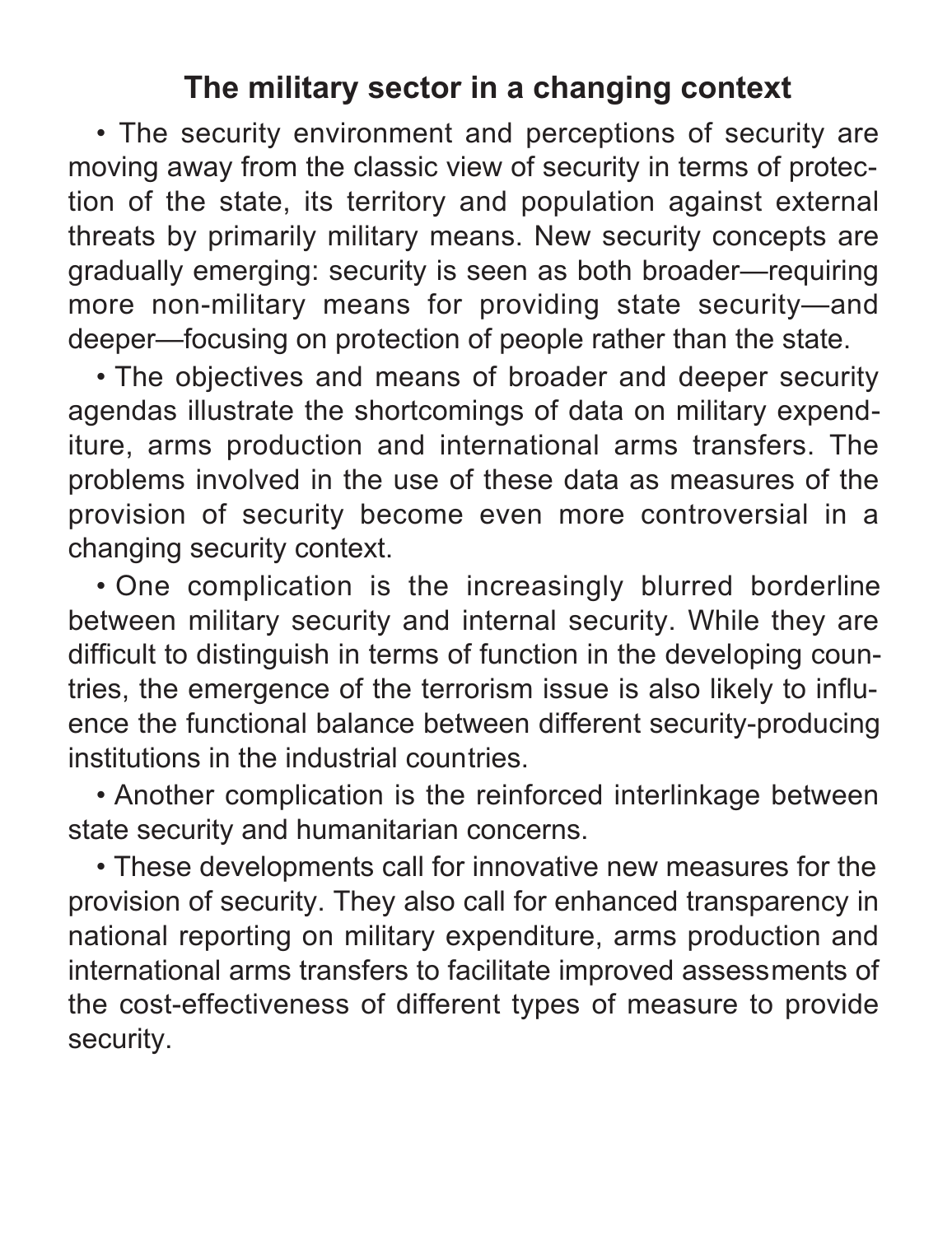### **Military expenditure**

• World military expenditure in 2002 amounted to \$794 billion (in current dollars). This corresponds to 2.5% of world GDP and an average of \$128 per capita.

• The increase in military spending noted since 1998 accelerated sharply in 2002, reaching a rate of 6% in real terms. This figure is twice as high as the rate of increase in 2001.

• Almost three quarters of this increase is attributable to the USA, which raised its military spending by 10% in real terms, motivated primarily by its war on terrorism.

• Other countries with substantial volume increases were China (18%) and Russia (12%). In these countries, the increase reflects *inter alia* a will to reform and modernize their national military sectors.

• Five countries were responsible for 62% of total world military spending—the USA 43%, Japan 6%, the UK 5%, and France and China 4% each.

• The defence burden—the share of GDP devoted to military expenditure—is greatest in low-income countries, particularly in those located in areas of conflict.

• The US defence budget request for fiscal year 2004 amounted to \$379.9 billion in budget authority, which is \$84 billion higher than in FY 2000, the last budget of the Clinton Administration. The Future Years Defense Program plans further substantial increases until 2009.

• The rest of the world was not prepared, or could not afford, to follow the USA's example in increasing military expenditure to support a war on terrorism.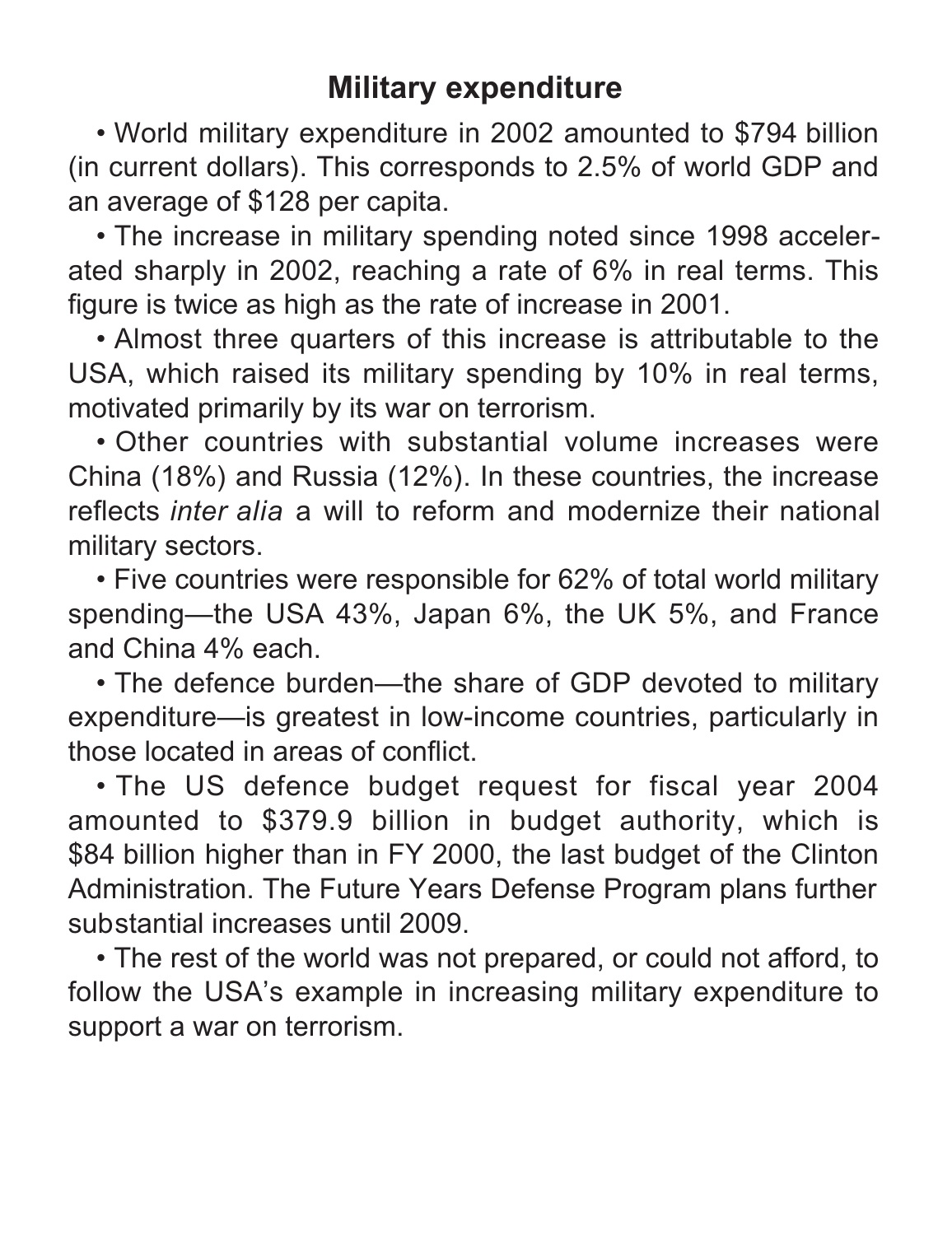### **Arms production**

• Following a decade of profound transformation of the arms industry, the rate of industrial restructuring in 2002 was modest.

• In the USA the main development was Northrop Grumman's acquisition of TRW, creating the USA's 3rd largest arms producer after Lockheed Martin and Boeing. With increasing concentration, a new risk of procurement cost growth emerged because of reduced competition in many sectors of the US arms industry.

### **The 5 largest arms-producing companies in the USA in 2000**

| 1 Lockheed Martin  | \$18.6 billion |
|--------------------|----------------|
| 2 Boeing           | \$16.9 billion |
| 3 Raytheon         | \$10.1 billion |
| 4 Northrop Grumman | \$6.7 billion  |
| 5 General Dynamics | \$6.5 billion  |

• The European Union is increasing its influence on defence industrial policy through initiatives such as the Star21 review of the aerospace industry and renewed proposals for an EU arms procurement agency.

• Transatlantic armaments collaboration faces a number of barriers, including regulatory obstacles designed to protect against military technology transfers and policies to protect the national defence industrial base.

• In Russia, arms production dropped substantially after the fall of the USSR but has been increasing since 1998 at an average rate of 23% per year. The Russian arms industry still faces big structural problems and continues to depend heavily on arms exports.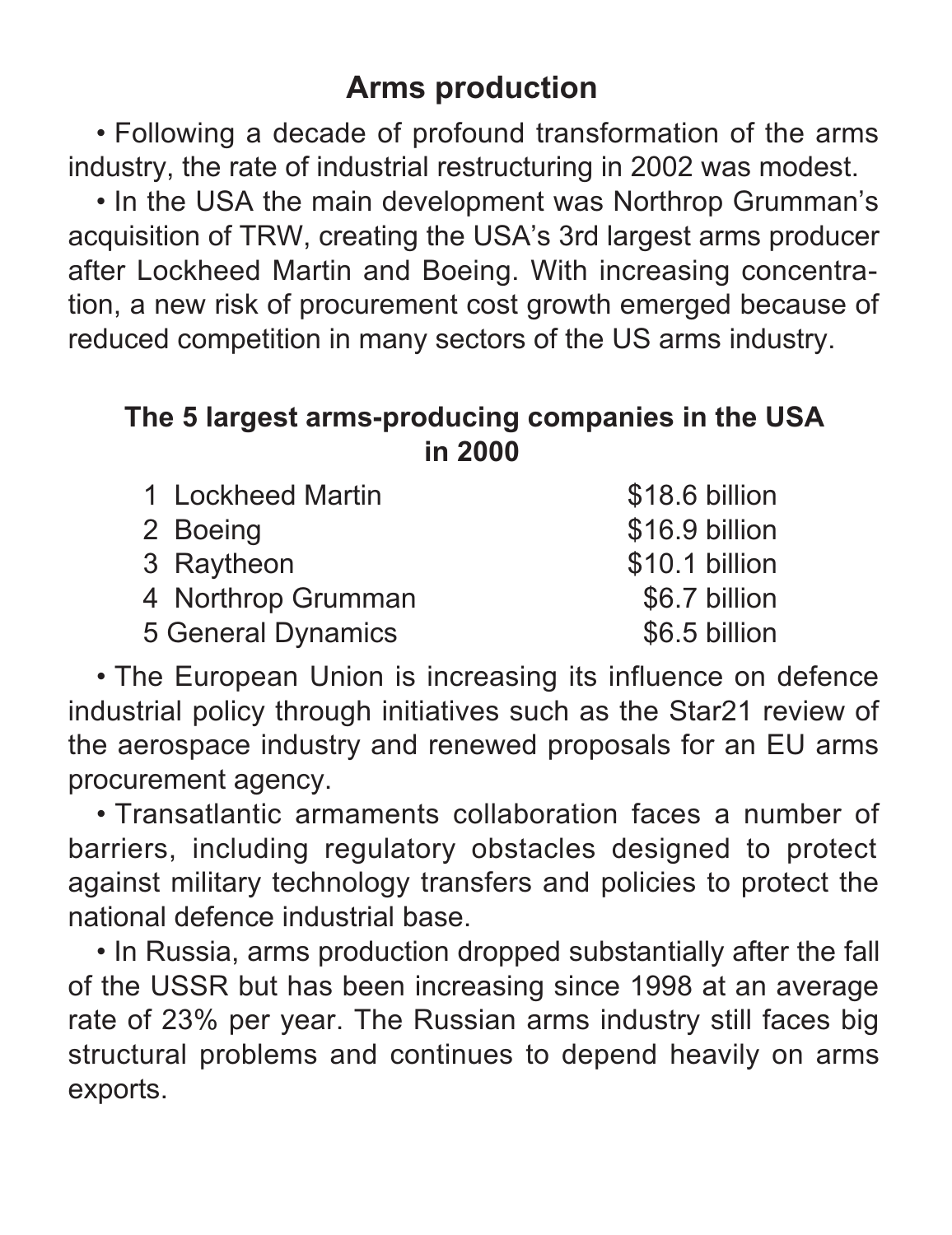### **New developments in unmanned air vehicles and land-attack cruise missiles**

• Only about 12 industrialized countries produce land-attack cruise missiles (LACMs), but this class of cruise missile is expected to proliferate widely by the end of the decade.

• Unmanned air vehicles (UAVs) seem likely to become a more prominent means of precise weapon delivery. They are more widely available and are also expected to experience a huge growth over the next decade.

• This surge in UAVs will undoubtedly create increased pressure—notably from the USA—to ease the rules governing the export of unarmed UAVs.

• The unimpeded spread of UAVs and LACMs carries risks for homeland defence, regional stability and the spread of potent terrorist capabilities.

• To limit such adverse effects on international security, a more effective non-proliferation policy must be developed.

• The Missile Technology Control Regime has achieved considerable success in controlling the spread of ballistic missiles but has been much less effective in dealing with cruise missiles and UAVs.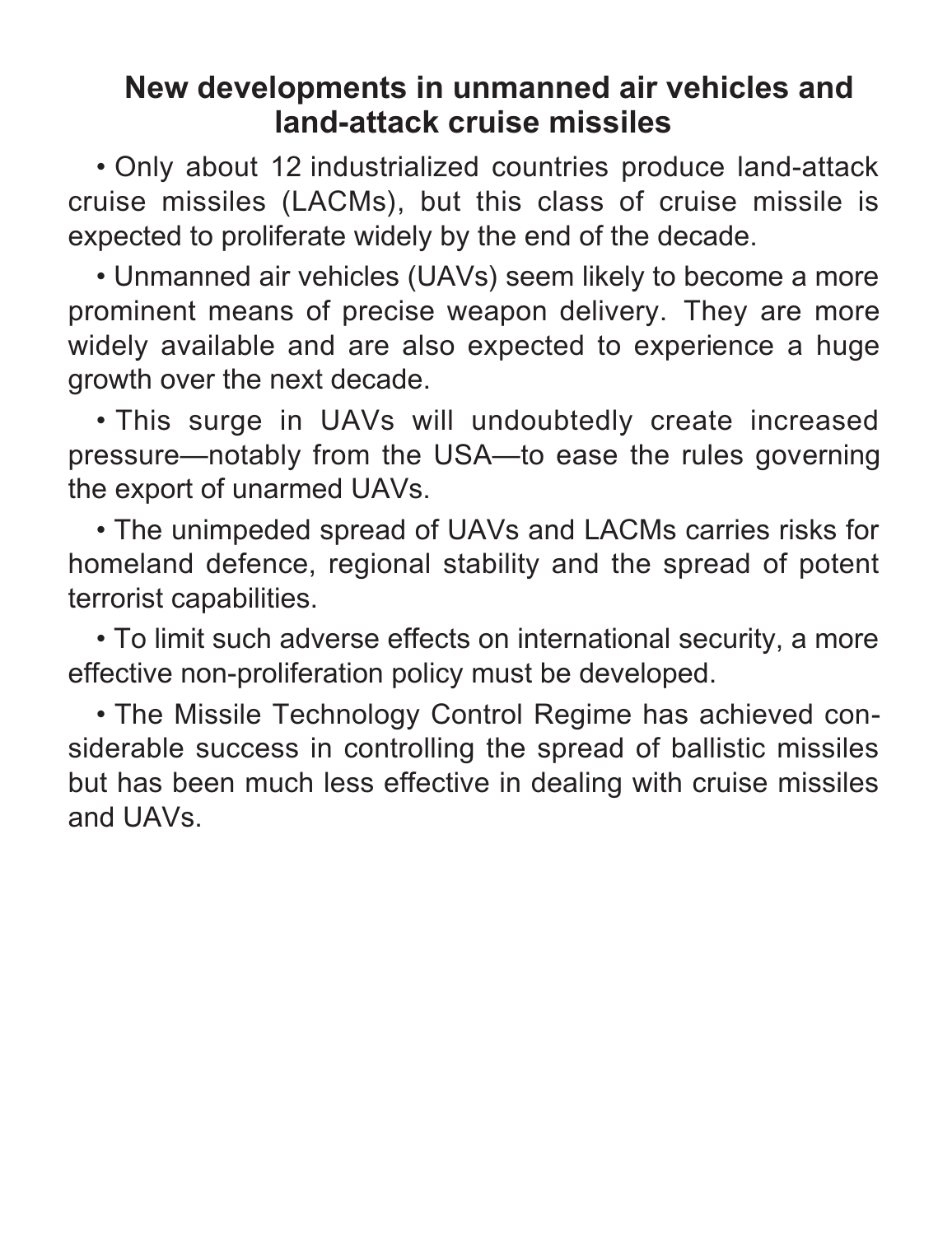### **International arms transfers**

• The global SIPRI trend-indicator value of international transfers of major conventional weapons in 2002 was \$16.5 billion, an increase of 2% over 2001.

• The actual financial value of the global arms trade in 2001 is estimated at \$24–32 billion, based on official government and industry data on arms exports.

• The volume of transfers of major conventional weapons in 1998–2002, according to the 5-year moving average for the period, was the lowest since the end of the cold war.

• The 5 largest arms suppliers in 1998–2002—the USA, Russia, France, Germany and the UK—accounted for 83% of total arms transfers.

• In 2002 Russia maintained its position as the dominant arms exporter for the second consecutive year, ahead of the USA. Russia accounted for 36% of global deliveries, compared to 24% for the USA.

• The largest arms recipient in 1998–2002 was China, with 9.5% of all imports of major conventional weapons. The 2nd largest recipient in the period was Taiwan, but its imports have been in constant decline since 1998.

• In 2002, India and Pakistan were both major arms recipients, ranking 2nd and 3rd, respectively.

• Recipients in 2002 included countries involved in wars on terrorism or in civil wars redefined as such by governments in an attempt to gain legitimacy.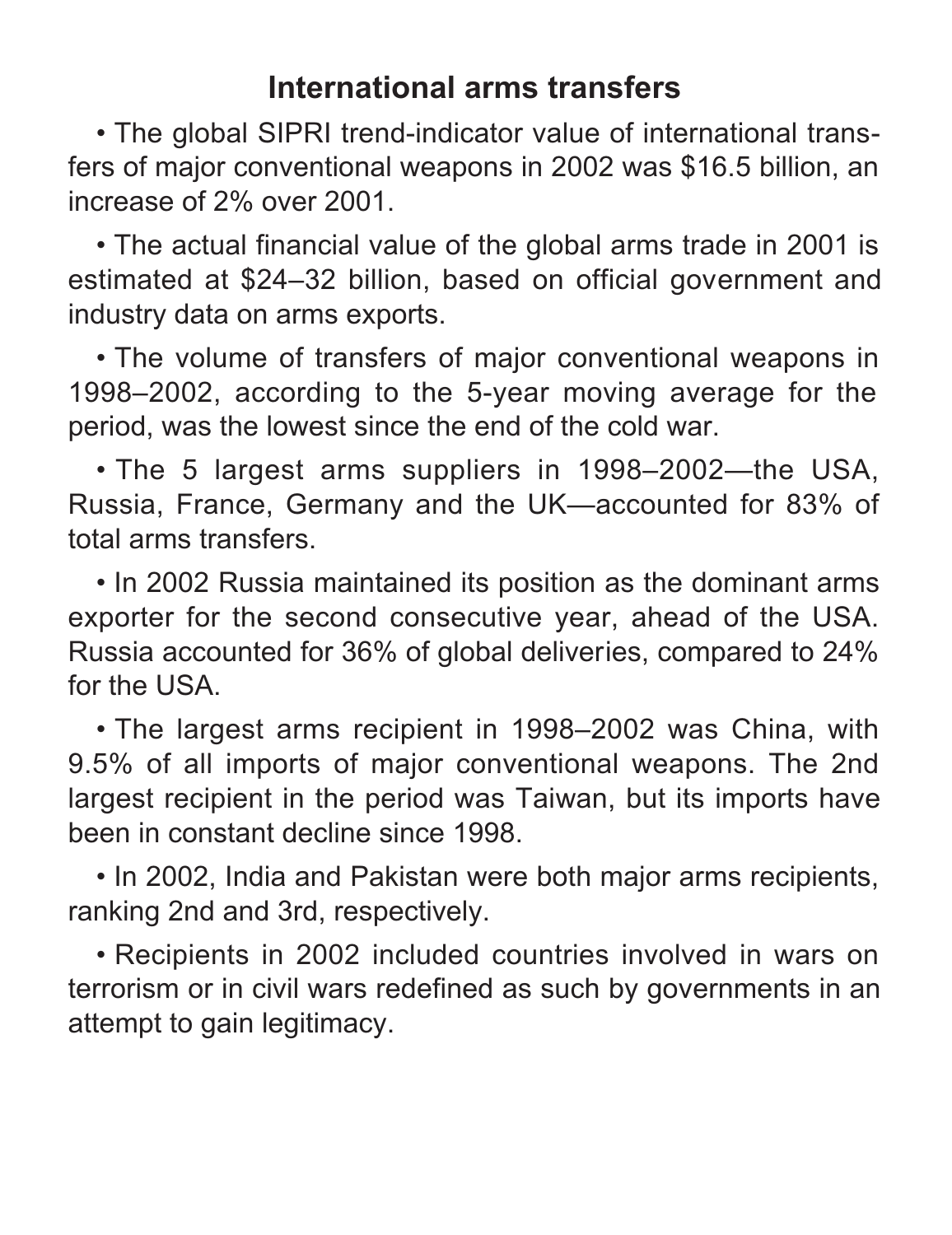### **The top 5 exporters of major conventional weapons in 1998–2002**

*Shares of world exports*

| 1 USA     | 41% |
|-----------|-----|
| 2 Russia  | 22% |
| 3 France  | 9%  |
| 4 Germany | 5%  |
| 5 UK      | 5%  |

**The trend in transfers of major conventional weapons, 1988–2002**



The histogram shows annual totals and the curve denotes the 5-year moving average. Five-year averages are plotted at the last year of each 5-year period.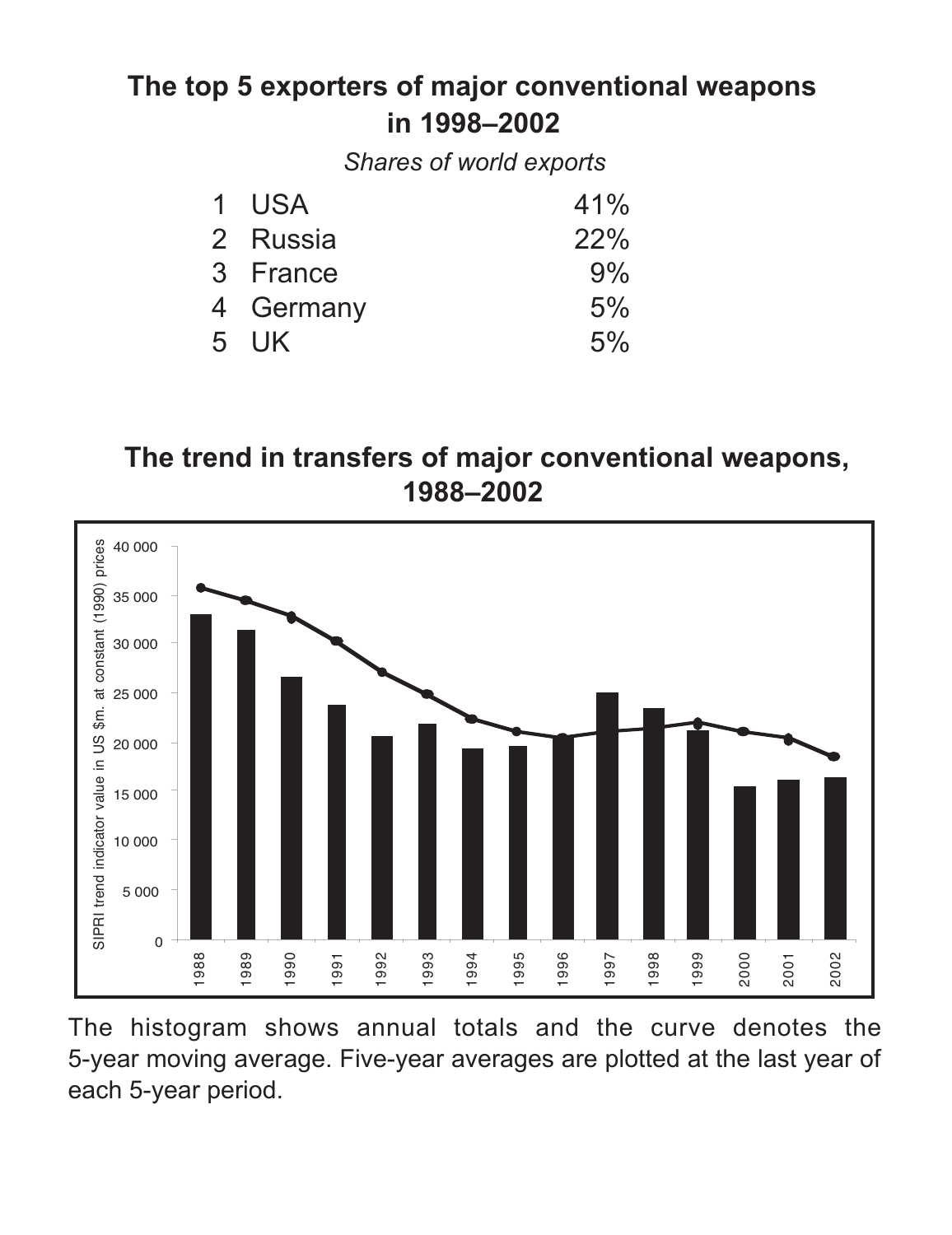### **Arms control in the new security environment**

• The objective of arms control is to ensure self-restraint with regard to both national military capabilities and decisions that could support military capacities in other countries. While arms control has previously been based on commitments embodied in legal instruments, events in 2002 underlined that complementary, less formal approaches are increasingly being explored.

• The objective of arms control was pursued through at least 4 distinct approaches in 2002:

Multilateral and bilateral arms control and disarmament treaties and arrangements remained central to the framework for overall efforts to control armaments and military capabilities.

The attempt to eliminate weapons of mass destruction in Iraq was a country-specific approach that combined various political, legal, economic and military instruments to achieve disarmament.

In June 2002, the leaders of the G8 formed a Global Partnership Against the Spread of Weapons and Materials of Mass Destruction, involving the safeguarding, accounting and consolidation of excess weapons and materials, thus facilitating destruction efforts.

Common standards implemented through national laws continued to be developed by the states participating in multilateral export control cooperation.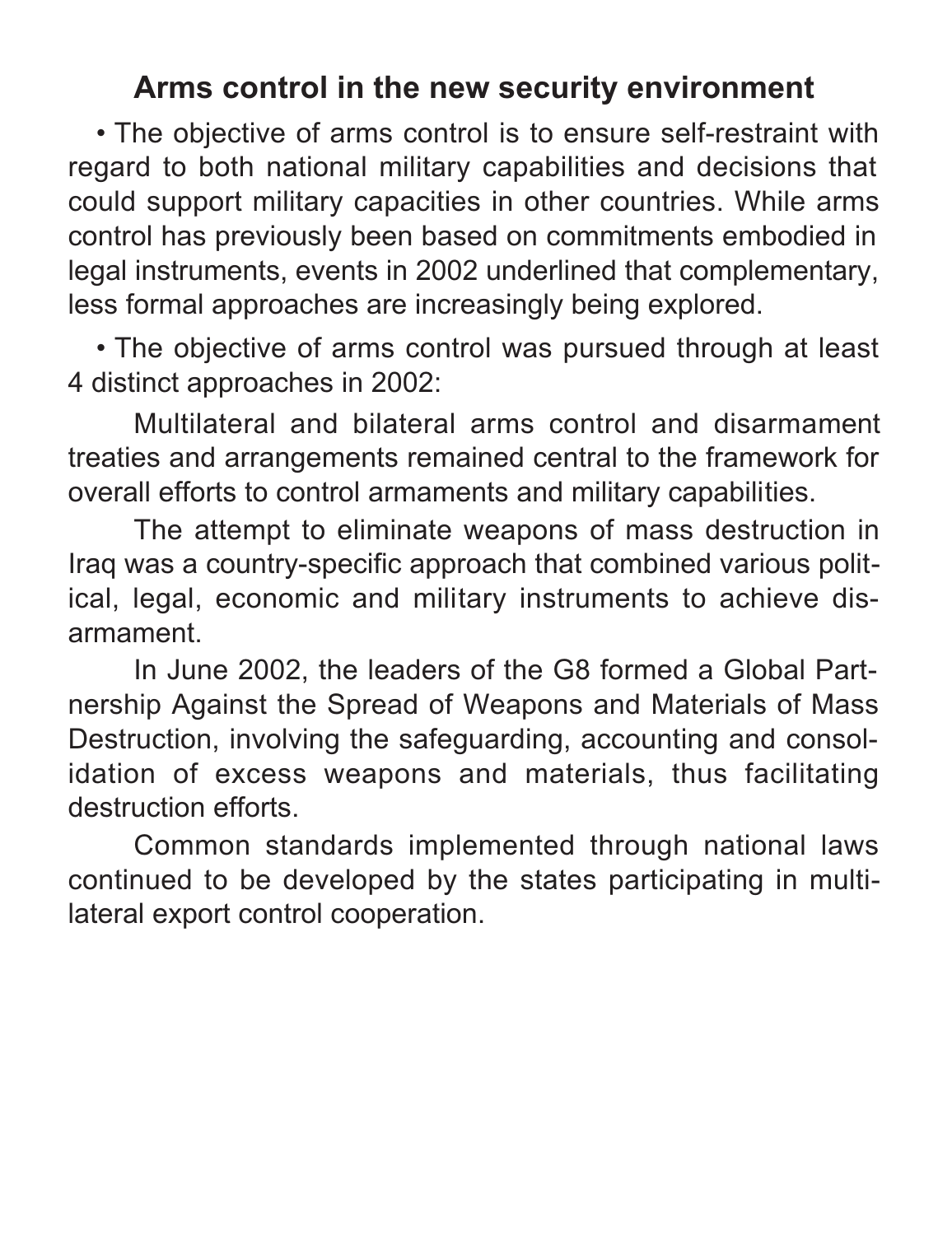### **Nuclear arms control, non-proliferation and ballistic missile defence**

• Two key developments in 2002 put serious strain on the nuclear non-proliferation regime and threatened a breakdown of the Non-Proliferation Treaty: North Korea's admission that it had a secret uranium enrichment programme, followed by its formal withdrawal from the NPT in 2003; and suspicions about nuclear weapon-related activities in Iran.

• The debate in the UN Security Council over whether to authorize a US-led war against Iraq brought to the fore the question of how to deal with states that deliberately violate their legally binding arms control obligations. The debate also revealed the USA's espousal of unilateral approaches to proliferation problems involving the pre-emptive use of force and its mistrust of multilateral agreements.

• On 24 May 2002 Russia and the USA signed the Treaty on Strategic Offensive Reductions. Under SORT, each state must by the end of 2012 reduce its strategic offensive nuclear forces to 1700–2200 operationally deployed nuclear warheads. This amounts to a two-thirds cut in the current number of deployed nuclear warheads.

• SORT does not require the 2 parties to implement the reductions in an identical manner or to destroy warheads removed from service, leaving them free to transfer the warheads into nontreaty-accountable categories.

• On 13 June 2002 the USA formally withdrew from the ABM Treaty, allowing it to develop a considerably more expansive BMD system than the one envisaged by the Clinton Administration.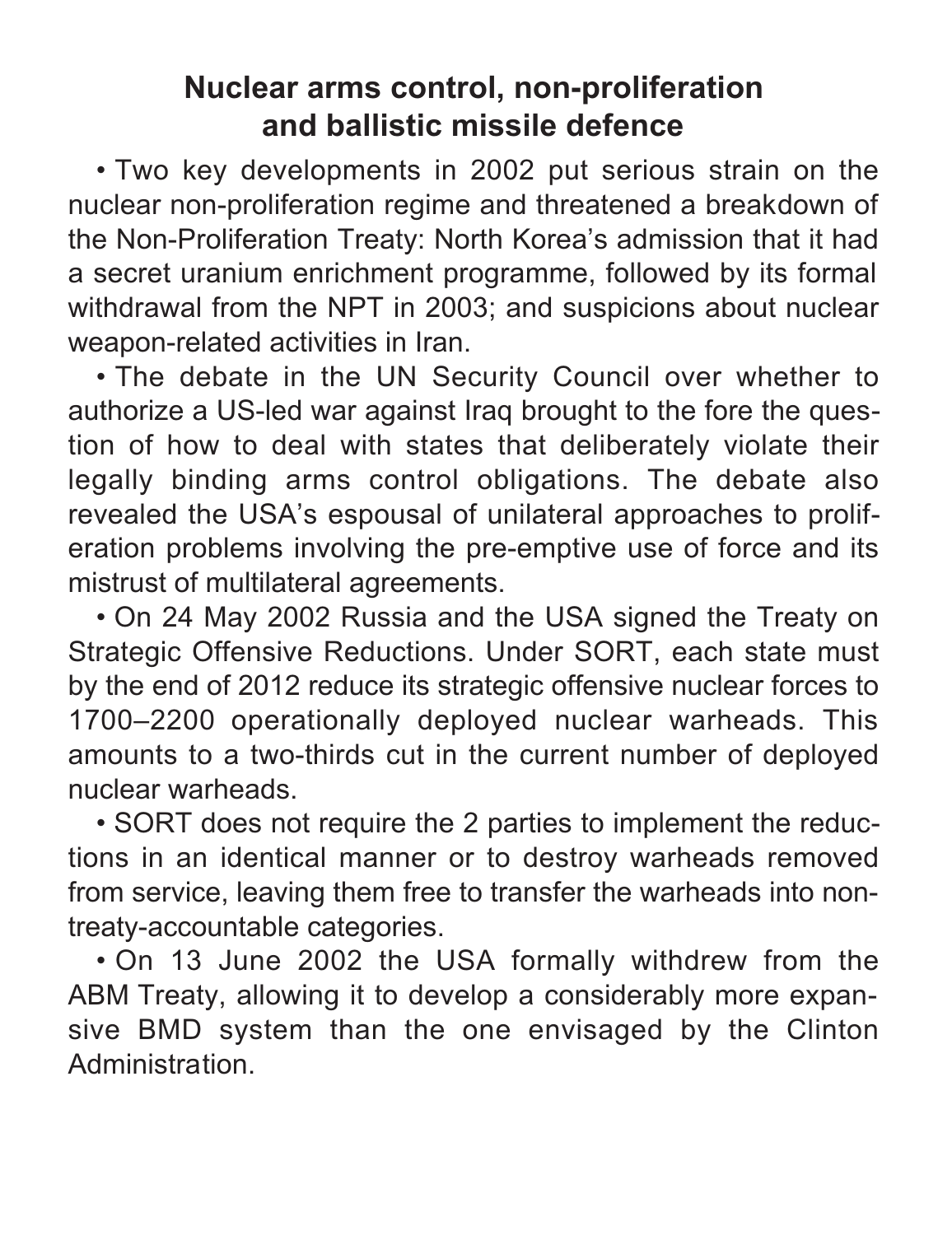### **World nuclear forces: numbers of warheads as of January 2003**

| Country    | Year of first<br>nuclear test | Deployed<br>warheads |
|------------|-------------------------------|----------------------|
| <b>USA</b> | 1945                          | 7068                 |
| Russia     | 1949                          | 8 2 3 2              |
| UK         | 1952                          | 185                  |
| France     | 1960                          | 348                  |
| China      | 1964                          | 402                  |
| India      | 1974                          | $30 - 40$            |
| Pakistan   | 1998                          | $30 - 50$            |
| Israel     |                               | c. 200               |
| Total      |                               | c. 16 500            |

The USA's active deployed stockpile consists of 5948 strategic and 1120 non-strategic warheads.

Russia's active deployed stockpile consists of 4852 strategic and 3380 non-strategic warheads.

The nuclear arsenals of India, Pakistan and Israel are thought to be only partly deployed.

• At the beginning of 2003 an estimated total of about 16 500 warheads were deployed. If all nuclear warheads are counted including non-deployed spares, those in active and inactive storage, and 'pits' (plutonium cores) held in reserve—the nuclear weapon stockpile of the 5 states defined by the NPT as nuclear weapon states—the USA, Russia, the UK, France and China amounts to 36 500 warheads.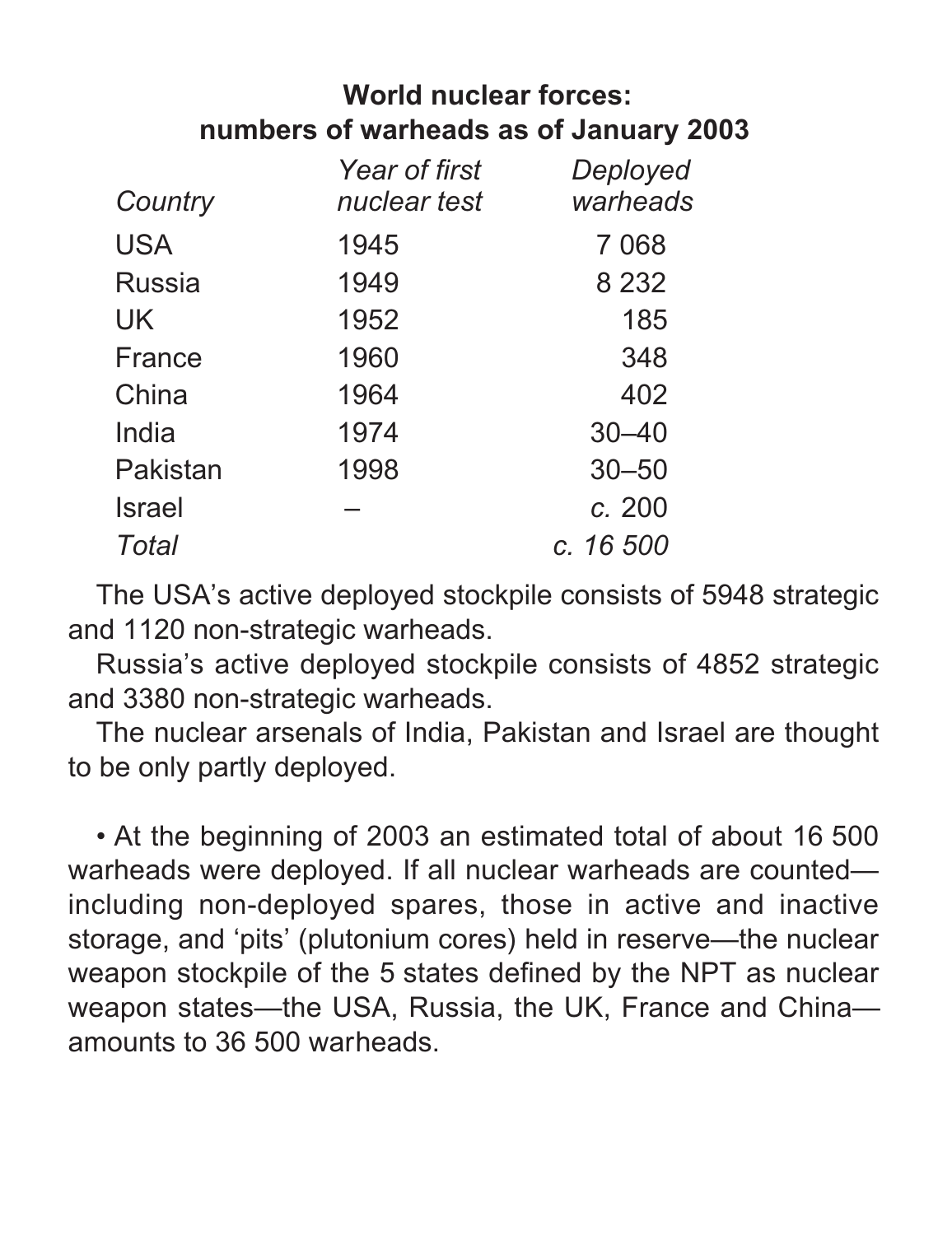### **Chemical and biological weapon developments and arms control**

• By January 2003, there were 147 states parties to the Biological and Toxin Weapons Convention and 148 parties to the Chemical Weapons Convention.

• The CWC is now firmly established and, for the first time, large-scale destruction operations are taking place in all 4 of the declared CW possessor states—India, South Korea, Russia and  $H \cap L$ 

• The Organisation for the Prohibition of Chemical Weapons, which implements the CWC, faced financial and organizational difficulties in early 2002. Steps were taken to ease these difficulties at the Seventh Conference of the State Parties in October 2002.

• The development of non-lethal weapon programmes by the USA and the use of a chemical by Russia against Chechen hostage takers in a Moscow theatre raised the question of whether the use of chemical or biological substances for law enforcement purposes constitutes a breach of the CWC.

• Following the adoption of a new resolution on Iraq in the UN Security Council, UNMOVIC inspectors were mandated to resume the work of UNSCOM, which had been interrupted in December 1998. Iraqi compliance with relevant UN resolutions continued to be questioned.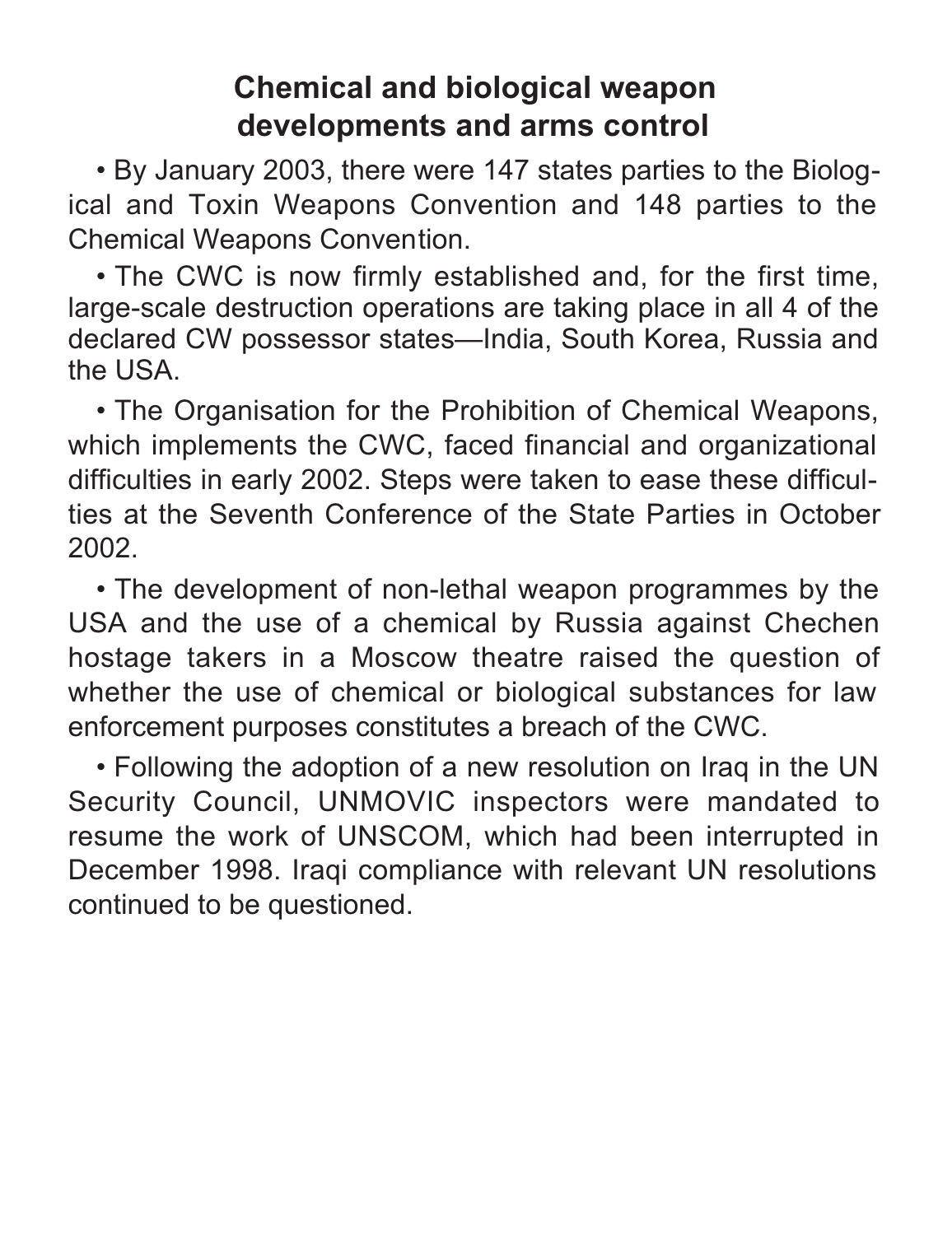### **Conventional arms control in Europe**

• European arms control is by far the most developed regime worldwide. However, the entry into force of the 1999 Agreement on Adaptation of the CFE Treaty has been hindered by Russia's non-compliance with the political commitments it made regarding troop withdrawals from Georgia and Moldova.

• Thirty states have signed the Agreement on Adaptation, but only 2 states have ratified it.

• The admission of the Baltic states to NATO in the next phase of enlargement is a cause for concern in Russia. Fearing the emergence of an arms control 'gap' on its borders, Russia is pushing for the Baltic states to be constrained by the CFE regime prior to their NATO membership.

• The threat of terrorism has had an increasing influence on security building in Europe. The OSCE has made substantial efforts to adapt its arms control instruments to better deal with this threat.

• At the regional level, the implementation of arms control and CSBM agreements in the Balkans has been successful, and it may soon be possible to hand over responsibility to the regional actors.

• The 1992 Treaty on Open Skies entered into force on 1 January 2002.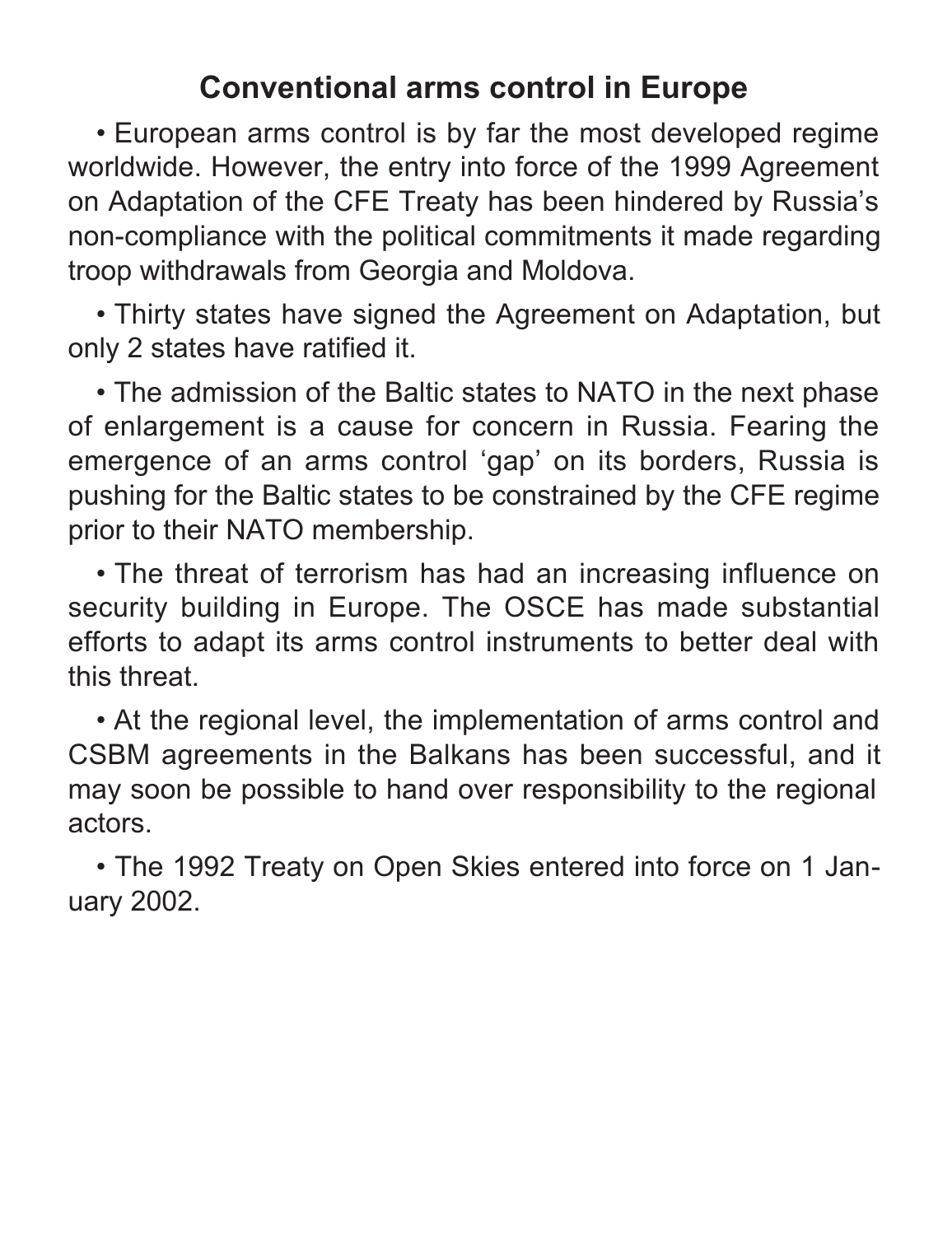### **Landmines and destruction efforts**

• About 230 million anti-personnel mines are stockpiled by about 94 states.

• Two legal instruments—the 1997 Anti-Personnel Mines Convention and the 1996 Amended Protocol II to the 'Inhumane Weapons' Convention—together with the global movement for an APM ban, have contributed to the emergence of an international norm against the use of landmines.

• There is now increased international and bilateral assistance and cooperation in 'mine action'—the broad term for efforts to limit the damage caused by landmines, including mine clearance, mine risk education, victim assistance, advocacy in support of a total ban on anti-personnel landmines, and stockpile destruction

**•** There is growing concern that the pace of new ratifications and accessions to the legal instruments has slowed and that some countries outside the APM Convention—India, Pakistan and Russia—are using mines.

• The engagement of non-state actors is fundamental for the achievement of a ban on APMs. The majority of non-state actors which use mines are active in countries that have not signed the APM Convention.

• International assistance and funding for mine action are important for helping states parties meet the rapidly approaching deadlines for stockpile destruction in 2003 and mine clearance in 2009.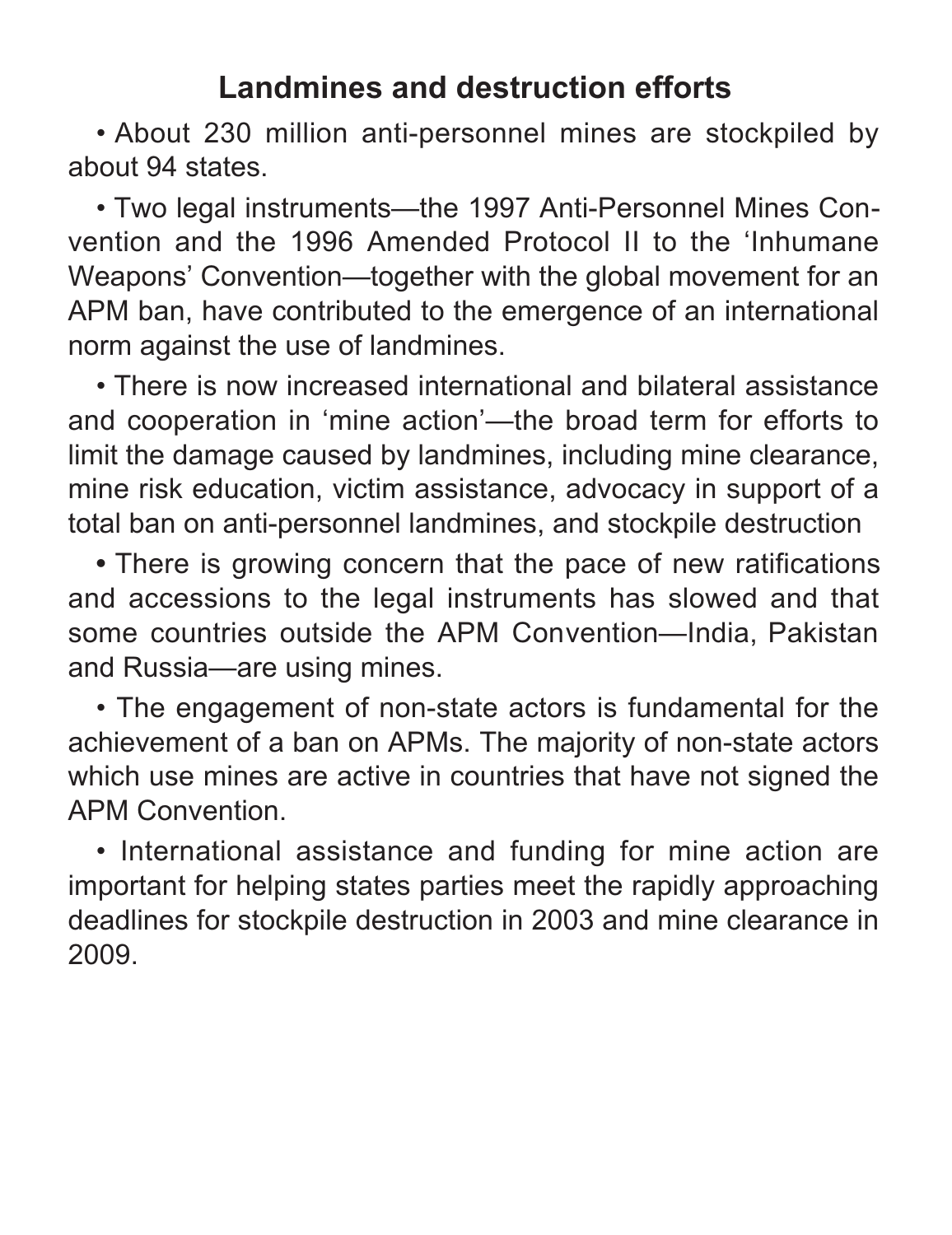### **Supply-side measures**

• The increased political focus on the question of weapon nonproliferation has enhanced multilateral discussions on export control cooperation.

• The issues of how export controls can increase the effectiveness of counter-terrorism measures and the role of export controls in managing weapon programmes of concern were much discussed in 2002.

• The opening of the European Union to 10 new members is an opportunity to extend the geographical scope of EU security benefits through the harmonization of national export control regimes.

• After EU enlargement, roughly 70% of the participants in all multilateral export control regimes will be constrained by a common EU legal framework.

### **Multilateral export control regimes and number of members as of 1 January 2003**

| Zangger Committee                 | 35 |
|-----------------------------------|----|
| Nuclear Suppliers Group           | 40 |
| Australia Group                   | 33 |
| Missile Technology Control Regime | 33 |
| Wassenaar Arrangement             | 33 |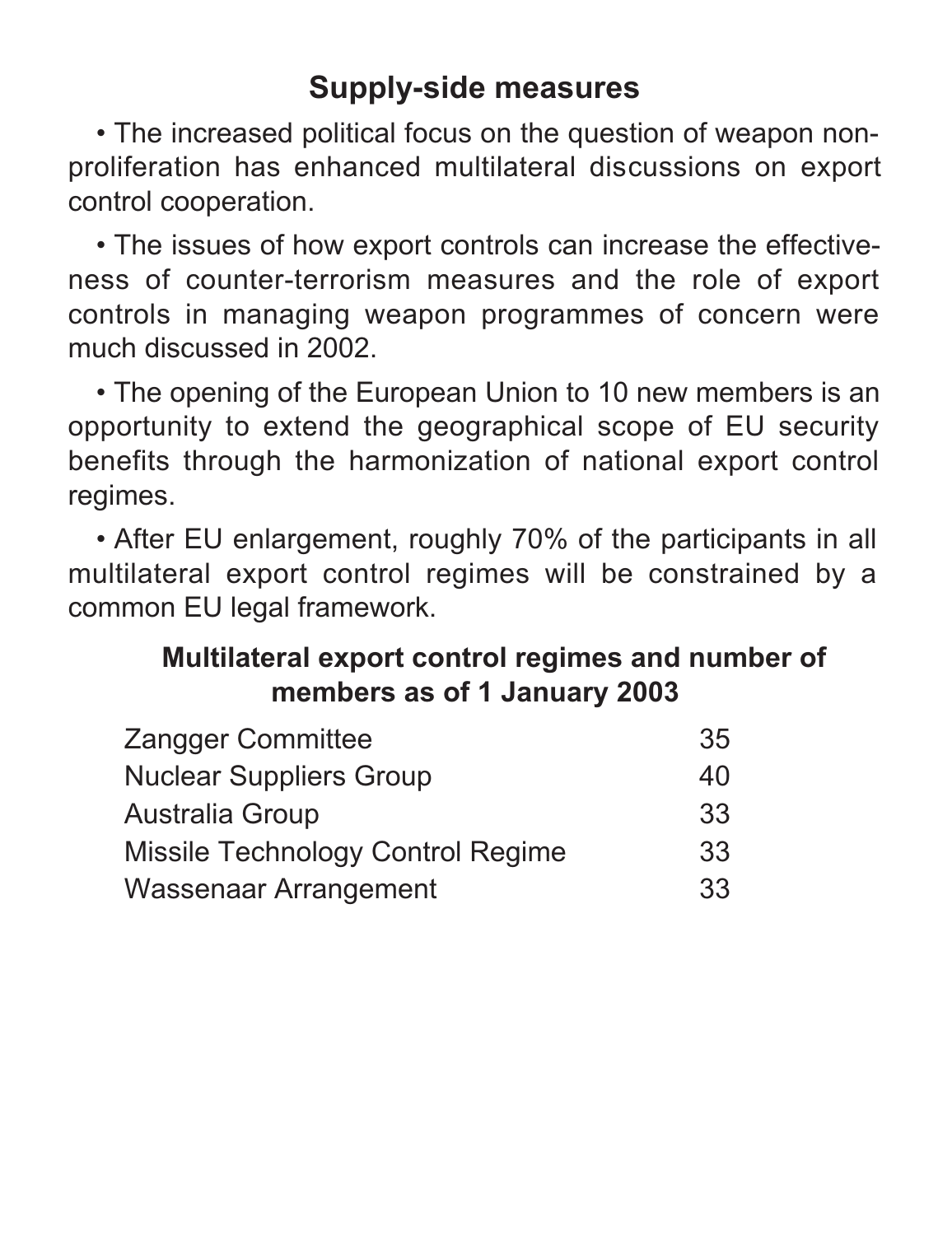### **The International Code of Conduct Against Ballistic Missile Proliferation**

• The issue of ballistic missile proliferation is prominent on the international agenda. It has been recognized that there is a need to develop international norms on the non-proliferation of ballistic missiles comparable to those in the field of weapons of mass destruction.

• In November 2002, over 90 states declared their willingness to subscribe to the International Code of Conduct.

• The ICOC, developed within the framework of the Missile Technology Control Regime, is a multilateral instrument stressing the need to prevent the proliferation of ballistic missiles capable of delivering weapons of mass destruction. The ICOC is not a legally binding treaty: its provisions are of an aspirational rather than an imperative nature.

• About half the states of the world remain outside the ICOC. None of the states that have been identified as actively seeking to build long-range ballistic missiles—India, Iran, Iraq, Israel, North Korea and Pakistan—has joined the ICOC.

• The ICOC was seen by many states as the first step towards building a normative regime on ballistic missile non-proliferation. Work will continue within the UN.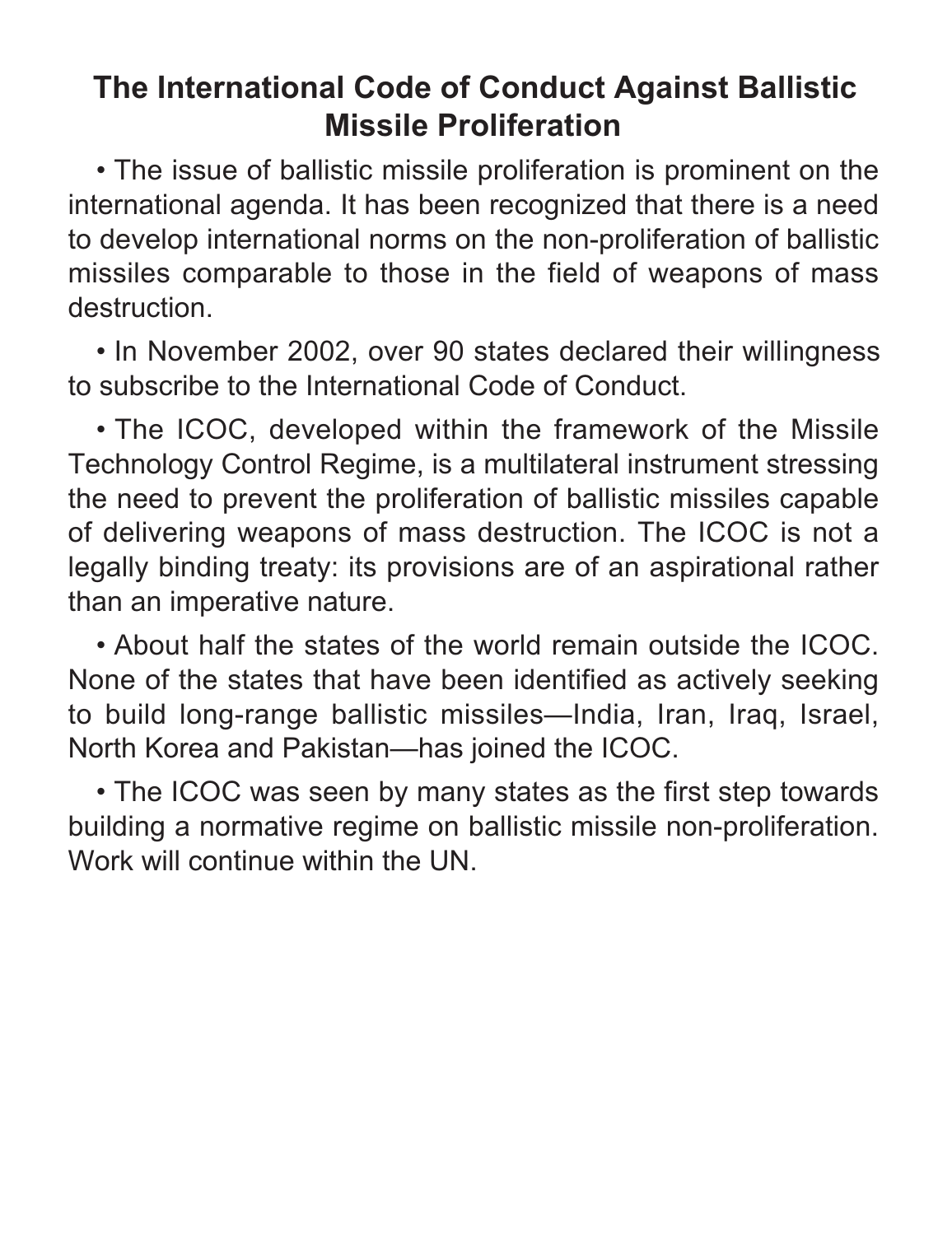### **Essays in** *SIPRI Yearbook 2003*

• *Terrorism and the law: past and present international approaches.* This essay is a critical analysis of the international efforts to devise a coherent, usable definition of terrorism and to develop a common approach to dealing with the threat of terrorist attack.

• *The non-military threat spectrum.* This essay describes the different types of non-military threat that may affect a nation or a society. Focusing on the case of Switzerland, it examines the security risks that political, human-dimension, economic, social and environmental developments may pose.

• *The paradox of space weapons.* This essay analyses the United States' use of space for military purposes. It provides evidence of the USA's superiority and emphasizes the importance of space systems for US and global economic performance. It also warns against the destabilizing effect of the weaponization of outer space.

• *Is deterrence dead?* This essay assesses the relevance of the concept of deterrence in the post-cold war environment. It concludes that, while deterrence has been losing ground in recent years, it remains a powerful technique for providing international security, in particular when combined with other approaches.

• *Weapons of mass disruption?* This essay examines the threat to human security and welfare from non-conventional weapons, which include biological, chemical, nuclear and radiological agents. It also studies the possible policy responses to terrorism involving such weapons.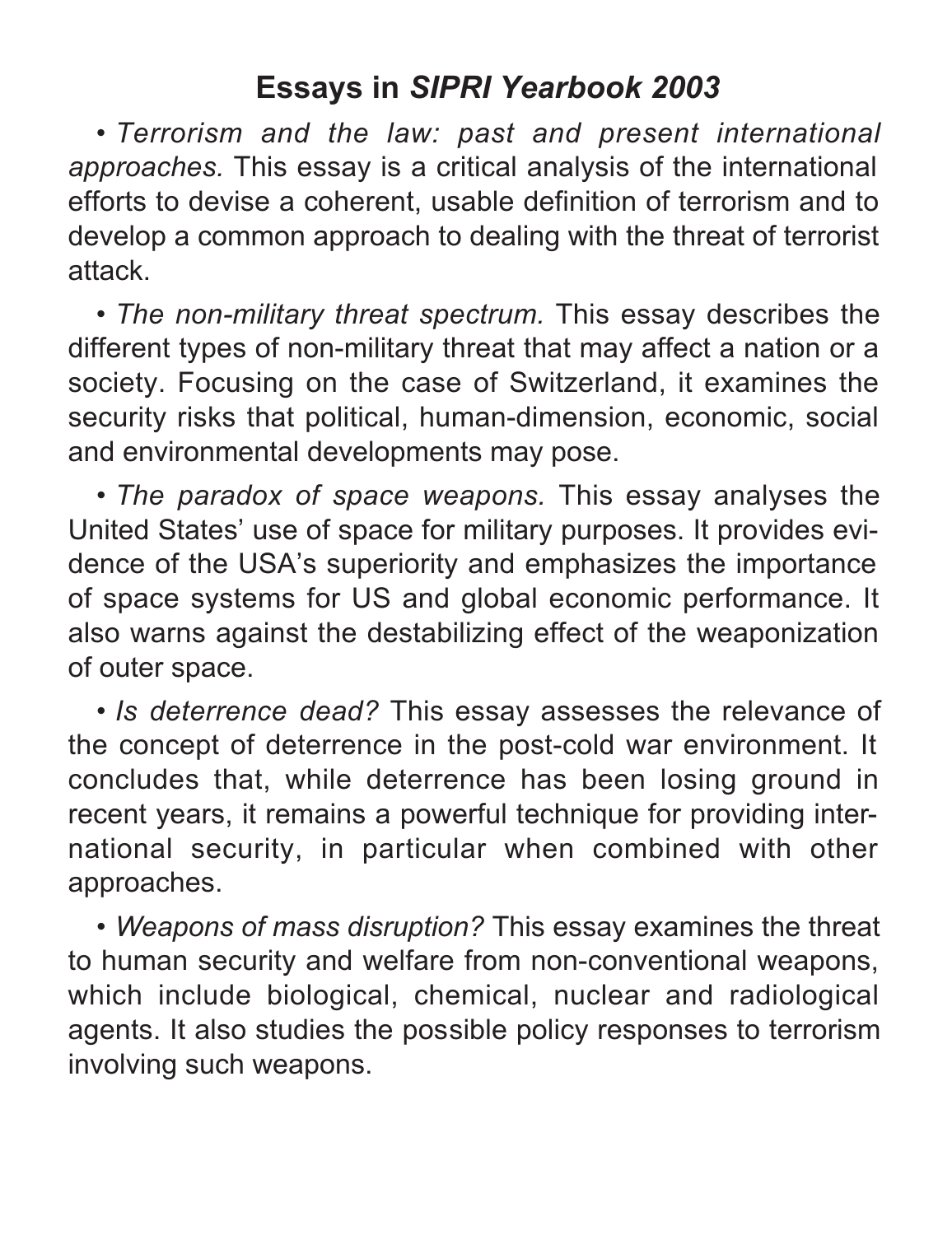### **Arms control and disarmament agreements and agreements on humanitarian law of armed conflict in force as of June 2003**

- *1925* Protocol for the Prohibition of the Use in War of Asphyxiating, Poisonous or Other Gases, and of Bacteriological Methods of Warfare (Geneva Protocol)
- *1948* Treaty for Collaboration in Economic, Social and Cultural Matters and for Collective Self-defence among Western European states (Brussels Treaty)
- *1948* Convention on the Prevention and Punishment of the Crime of Genocide (Genocide Convention)
- *1949* Geneva Convention (IV) Relative to the Protection of Civilian Persons in Time of War
- *1954* Protocols to the 1948 Brussels Treaty (Paris Agreements on the Western European Union)
- *1959* Antarctic Treaty
- *1963* Treaty Banning Nuclear Weapon Tests in the Atmosphere, in Outer Space and Under Water (Partial Test Ban Treaty, PTBT)
- *1967* Treaty on Principles Governing the Activities of States in the Exploration and Use of Outer Space, Including the Moon and Other Celestial Bodies (Outer Space Treaty)
- *1967* Treaty for the Prohibition of Nuclear Weapons in Latin America and the Caribbean (Treaty of Tlatelolco)
- *1968* Treaty on the Non-proliferation of Nuclear Weapons (Non-Proliferation Treaty, NPT)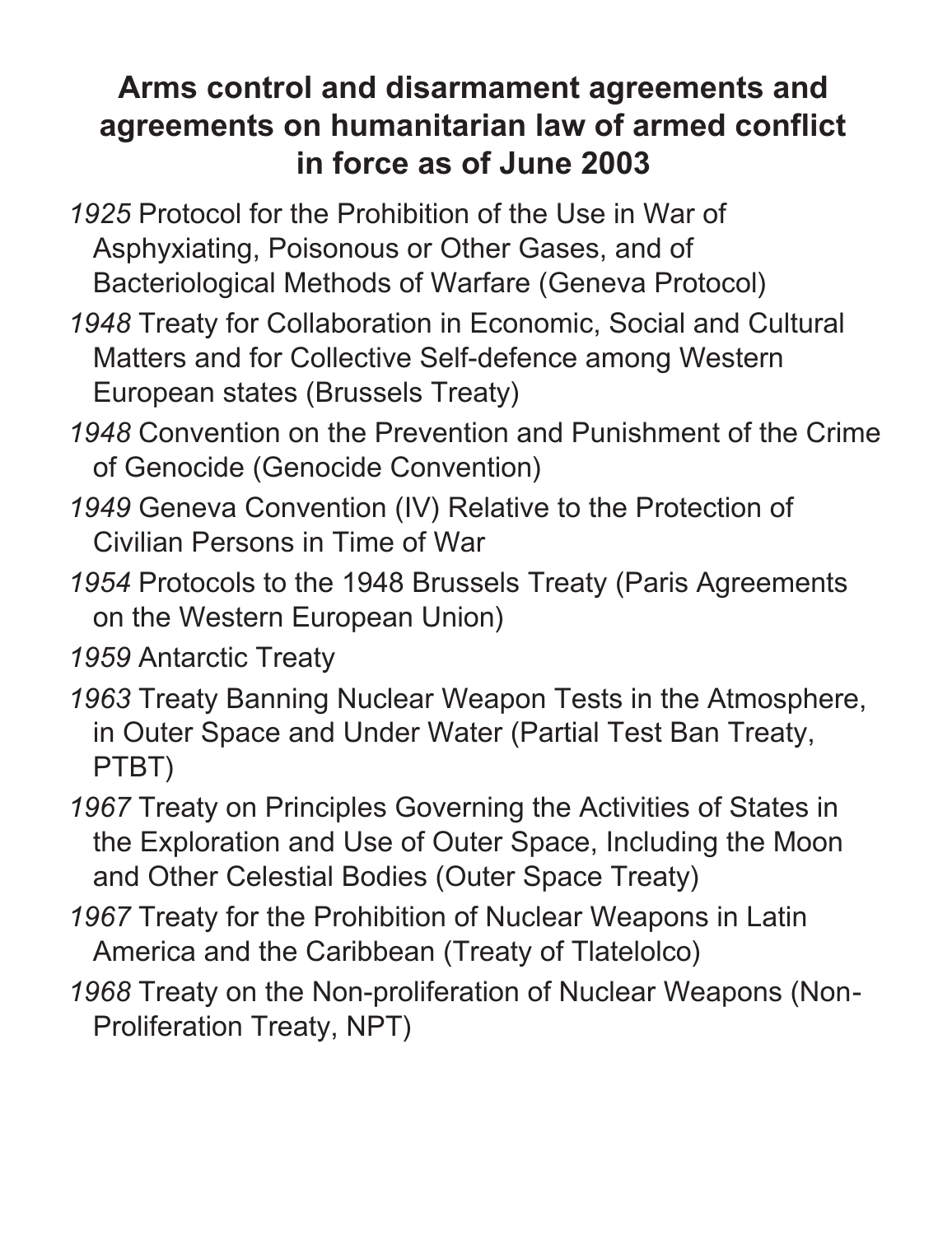- *1971* Treaty on the Prohibition of the Emplacement of Nuclear Weapons and Other Weapons of Mass Destruction on the Seabed and the Ocean Floor and in the Subsoil thereof (Seabed Treaty)
- *1972* Convention on the Prohibition of the Development, Production and Stockpiling of Bacteriological (Biological) and Toxin Weapons and on their Destruction (Biological and Toxin Weapons Convention, BTWC)
- *1974* Treaty on the Limitation of Underground Nuclear Weapon Tests (Threshold Test Ban Treaty, TTBT)
- *1976* Treaty on Underground Nuclear Explosions for Peaceful Purposes (Peaceful Nuclear Explosions Treaty, PNET)
- *1977* Convention on the Prohibition of Military or Any Other Hostile Use of Environmental Modification Techniques (Enmod Convention)
- *1977* Protocol I Additional to the 1949 Geneva Conventions, and Relating to the Protection of Victims of International Armed **Conflicts**
- *1977* Protocol II Additional to the 1949 Geneva Conventions, and Relating to the Protection of Victims of Non-International Armed Conflicts
- *1980* Convention on the Physical Protection of Nuclear Material
- *1981* Convention on Prohibitions or Restrictions on the Use of Certain Conventional Weapons which may be Deemed to be Excessively Injurious or to have Indiscriminate Effects (CCW Convention, or 'Inhumane Weapons' Convention)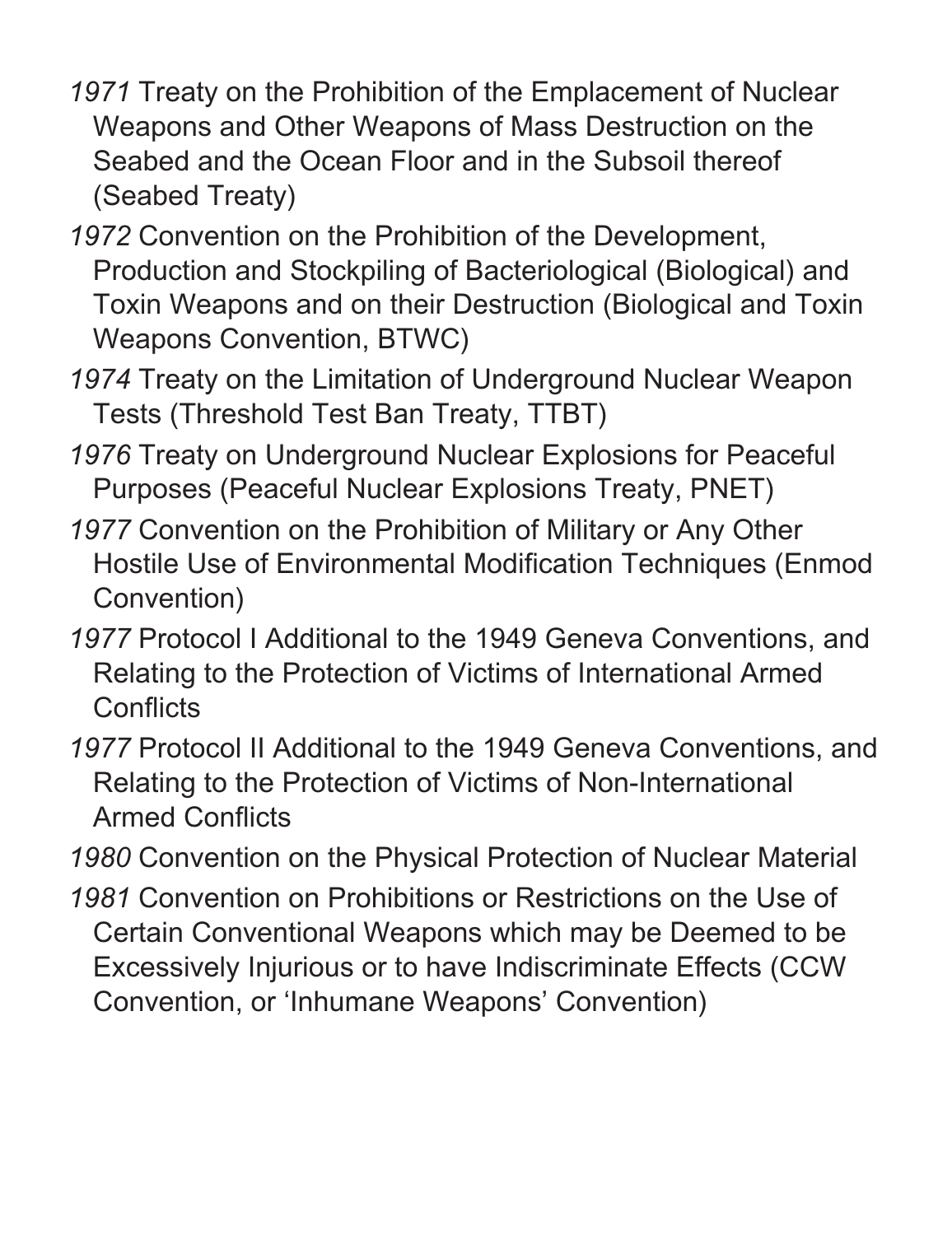- *1985* South Pacific Nuclear Free Zone Treaty (Treaty of Rarotonga)
- *1987* Treaty on the Elimination of Intermediate-Range and Shorter-Range Missiles (INF Treaty)
- *1990* Treaty on Conventional Armed Forces in Europe (CFE Treaty)
- *1991* Treaty on the Reduction and Limitation of Strategic Offensive Arms (START I Treaty)
- *1992* Treaty on Open Skies
- *1992* The Concluding Act of the Negotiation on Personnel Strength of Conventional Armed Forces in Europe (CFE-1A Agreement)
- *1993* Convention on the Prohibition of the Development, Production, Stockpiling and Use of Chemical Weapons and on their Destruction (Chemical Weapons Convention, CWC)
- *1995* Treaty on the Southeast Asia Nuclear Weapon-Free Zone (Treaty of Bangkok)
- *1996* Agreement on Confidence- and Security-Building Measures in Bosnia and Herzegovina
- *1996* Amended Protocol II to the 1981 CCW Convention, on Prohibitions or Restrictions on the Use of Mines, Booby-traps and Other Devices
- *1996* Agreement on Sub-Regional Arms Control concerning Yugoslavia (Serbia and Montenegro), Bosnia and Herzegovina, and Croatia (Florence Agreement)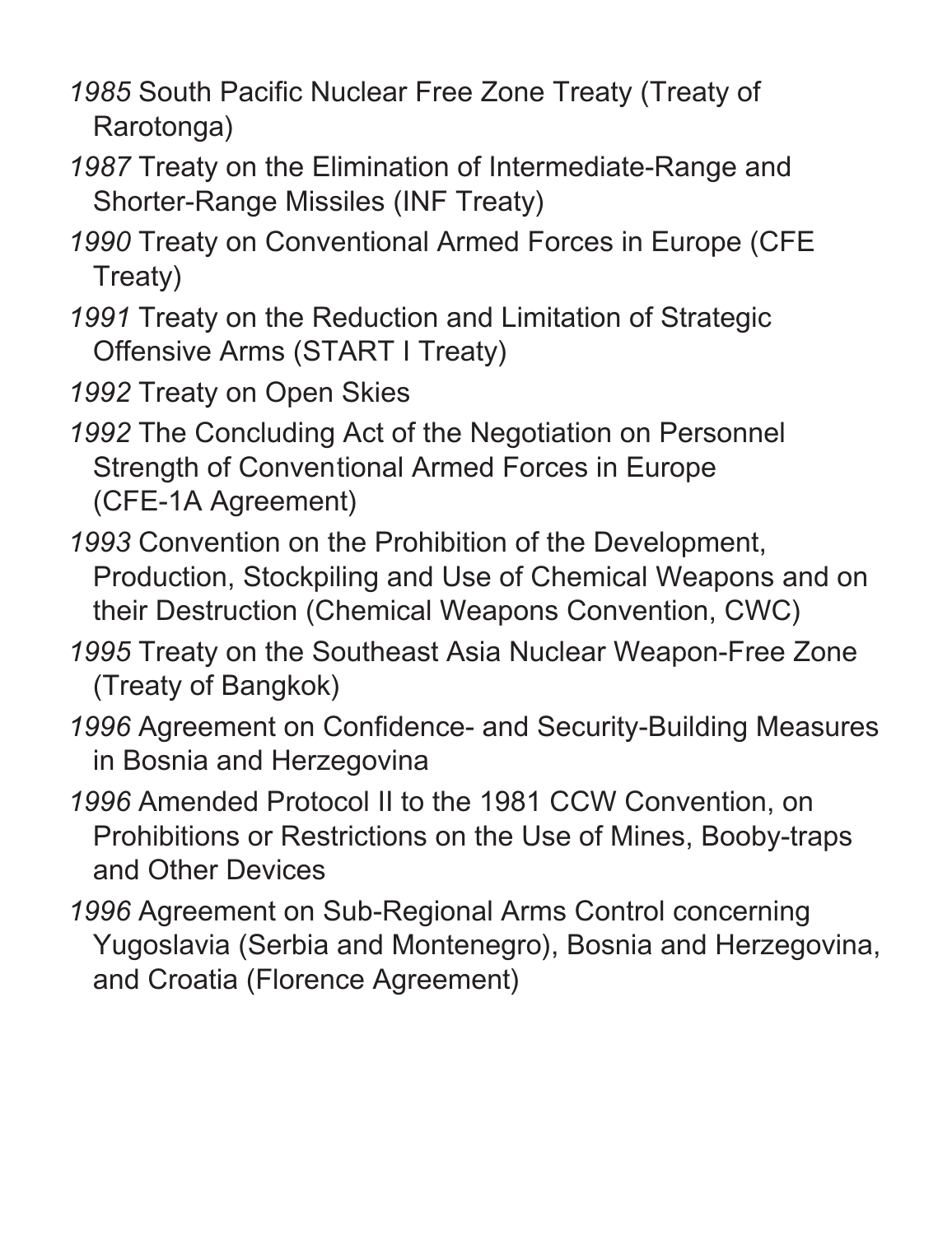- *1997* Inter-American Convention against the Illicit Manufacturing of and Trafficking in Firearms, Ammunition, Explosives, and Other Related Materials
- *1997* Convention on the Prohibition of the Use, Stockpiling, Production and Transfer of Anti-Personnel Mines and on their Destruction (APM Convention)
- *1999* Inter-American Convention on Transparency in Conventional Weapons Acquisitions
- *1999* Vienna Document 1999 on Confidence- and Security-Building Measures
- *2001* Concluding Document of the Negotiations under Article V of Annex 1-B of the 1995 General Framework Agreement for Peace in Bosnia and Herzegovina
- *2002* Treaty on Strategic Offensive Reductions (SORT)

### **Treaties not in force as of June 2003**

- *1972* Treaty on the Limitation of Anti-Ballistic Missile Systems (ABM Treaty): not in force as of 13 June 2002
- *1993* Treaty on Further Reduction and Limitation of Strategic Offensive Arms (START II Treaty)
- *1996* African Nuclear-Weapon-Free Zone Treaty (Treaty of Pelindaba)
- *1996* Comprehensive Nuclear Test-Ban Treaty (CTBT)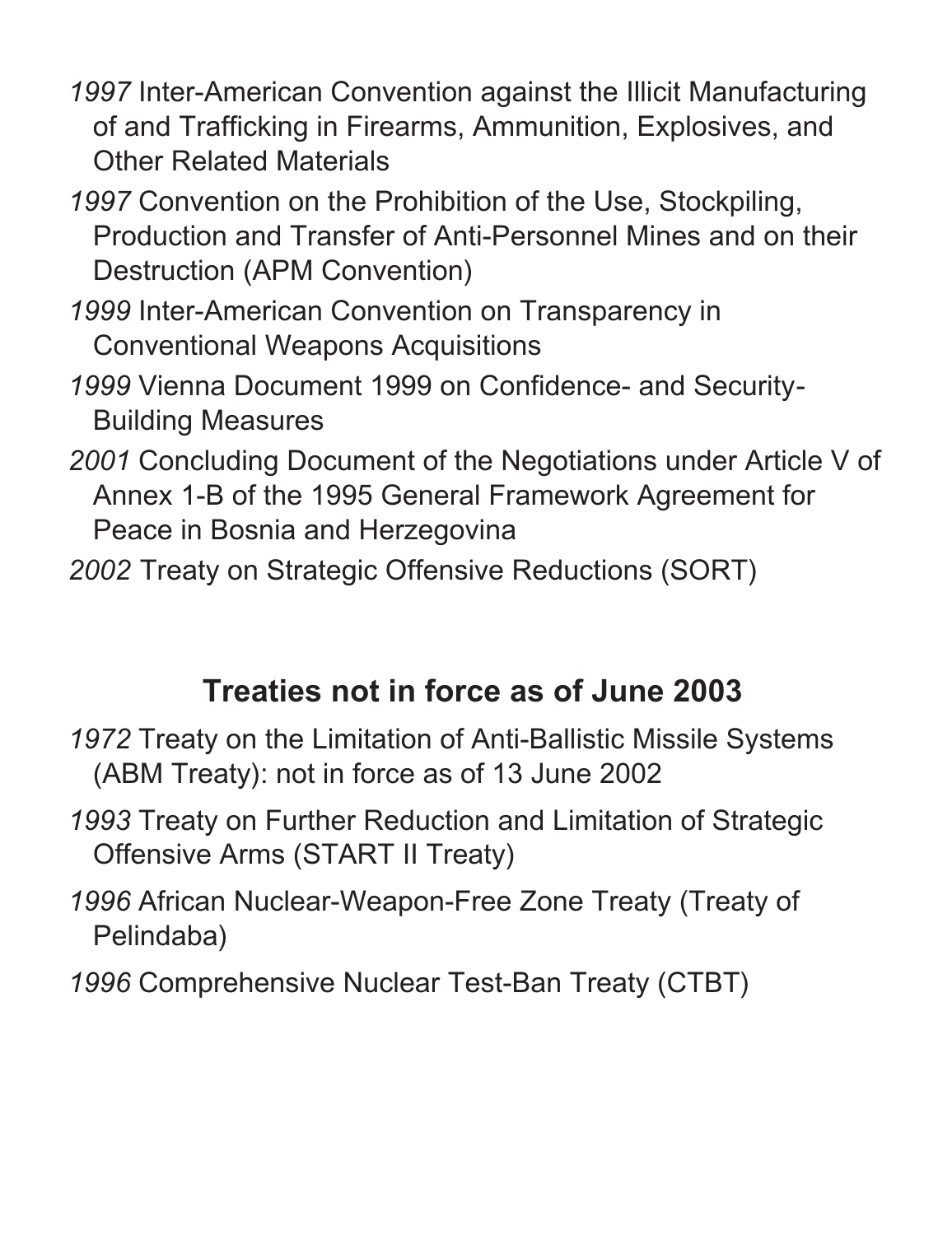### **Acronyms**

| <b>ABM</b>     | anti-ballistic missile                                                   |
|----------------|--------------------------------------------------------------------------|
| <b>APM</b>     | anti-personnel mines                                                     |
| AU             | African Union                                                            |
| <b>BMD</b>     | ballistic missile defence                                                |
| <b>BTWC</b>    | Biological and Toxin Weapons Convention                                  |
| <b>CCW</b>     | <b>Certain Conventional Weapons</b>                                      |
|                | (Convention), also called the                                            |
|                | 'Inhumane Weapons' Convention                                            |
| <b>CFE</b>     | (Treaty on) Conventional Armed Forces in Europe                          |
| <b>CIS</b>     | Commonwealth of Independent States                                       |
| <b>CSBM</b>    | confidence- and security-building measure                                |
| <b>CTBT</b>    | Comprehensive Nuclear Test-Ban Treaty                                    |
| <b>CW</b>      | chemical weapon                                                          |
| <b>CWC</b>     | <b>Chemical Weapons Convention</b>                                       |
| <b>DRC</b>     | Democratic Republic of the Congo                                         |
| <b>ESDP</b>    | European Security and Defence Policy                                     |
| EU             | European Union                                                           |
| <b>EUPM</b>    | <b>FU Police Mission</b>                                                 |
| <b>FY</b>      | fiscal year                                                              |
| G <sub>8</sub> | Group of Eight (industrialized nations)                                  |
| GDP            | gross domestic product                                                   |
| <b>ICC</b>     | International Criminal Court                                             |
| <b>ICOC</b>    | International Code of Conduct Against Ballistic<br>Missile Proliferation |
| <b>ISAF</b>    | International Security Assistance Force                                  |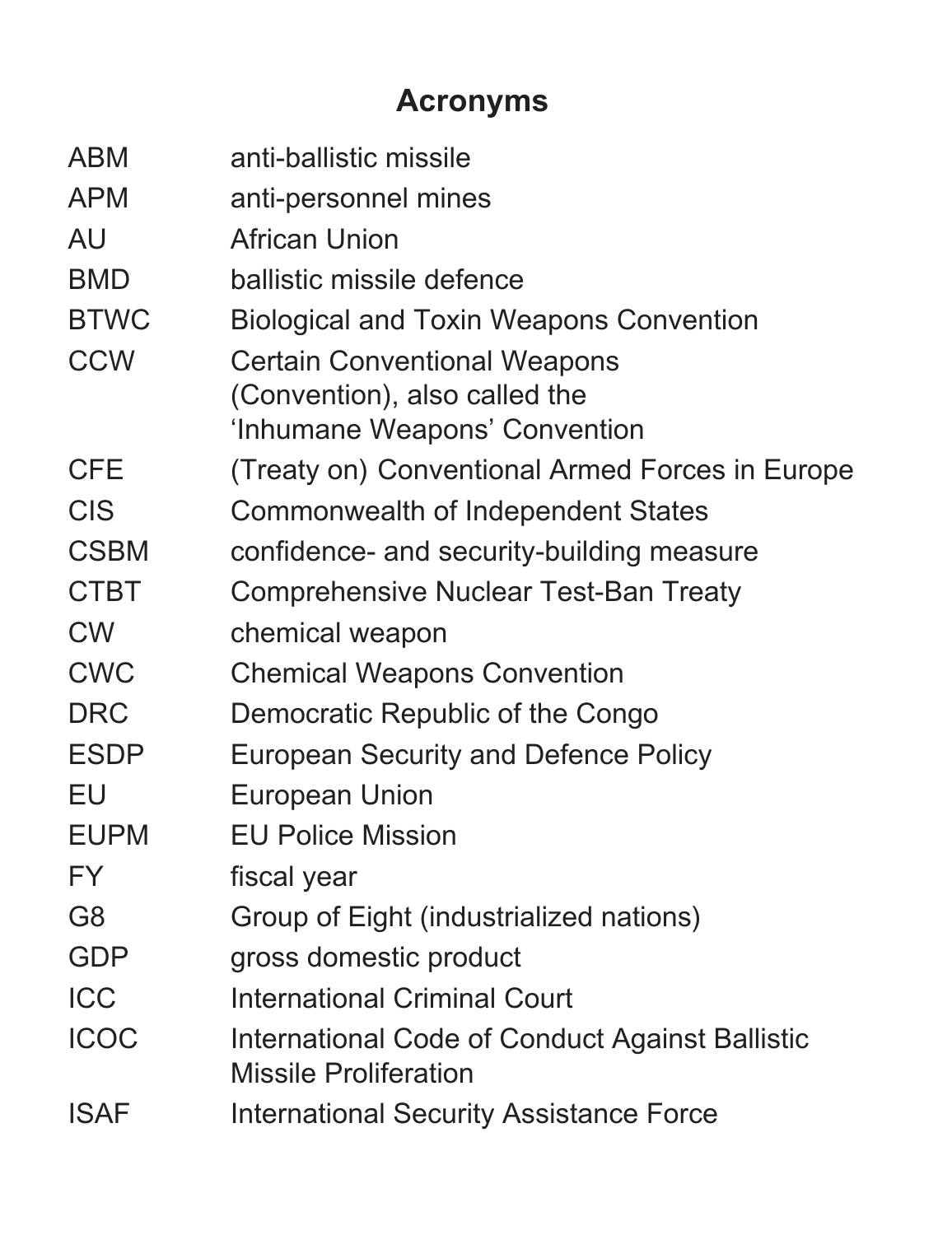| I ACM          | land-attack cruise missile                                |
|----------------|-----------------------------------------------------------|
| <b>MTCR</b>    | Missile Technology Control Regime                         |
| <b>NATO</b>    | North Atlantic Treaty Organization                        |
| <b>NBC</b>     | nuclear, biological and chemical (weapons)                |
| NPT            | <b>Non-Proliferation Treaty</b>                           |
| <b>NSG</b>     | <b>Nuclear Suppliers Group</b>                            |
| OAU            | Organization of African Unity                             |
| OECD           | Organisation for Economic Co-operation<br>and Development |
| <b>OPCW</b>    | Organisation for the Prohibition of Chemical<br>Weapons   |
| OSCE           | Organization for Security and Co-operation in<br>Europe   |
| PTBT           | Partial Test Ban Treaty                                   |
| R&D            | research and development                                  |
| SORT           | <b>Strategic Offensive Reductions Treaty</b>              |
| <b>UAV</b>     | unmanned air vehicle                                      |
| <b>UN</b>      | <b>United Nations</b>                                     |
| <b>UNAMA</b>   | UN Assistance Mission in Afghanistan                      |
| <b>UNMA</b>    | UN Mission in Angola                                      |
| <b>UNMIBH</b>  | UN Mission in Bosnia and Herzegovina                      |
| <b>UNMISET</b> | UN Mission of Support in East Timor                       |
| <b>UNMOVIC</b> | UN Monitoring, Verification and Inspection<br>Commission  |
| <b>UNSCOM</b>  | UN Special Commission on Iraq                             |
| <b>WMD</b>     | weapons of mass destruction                               |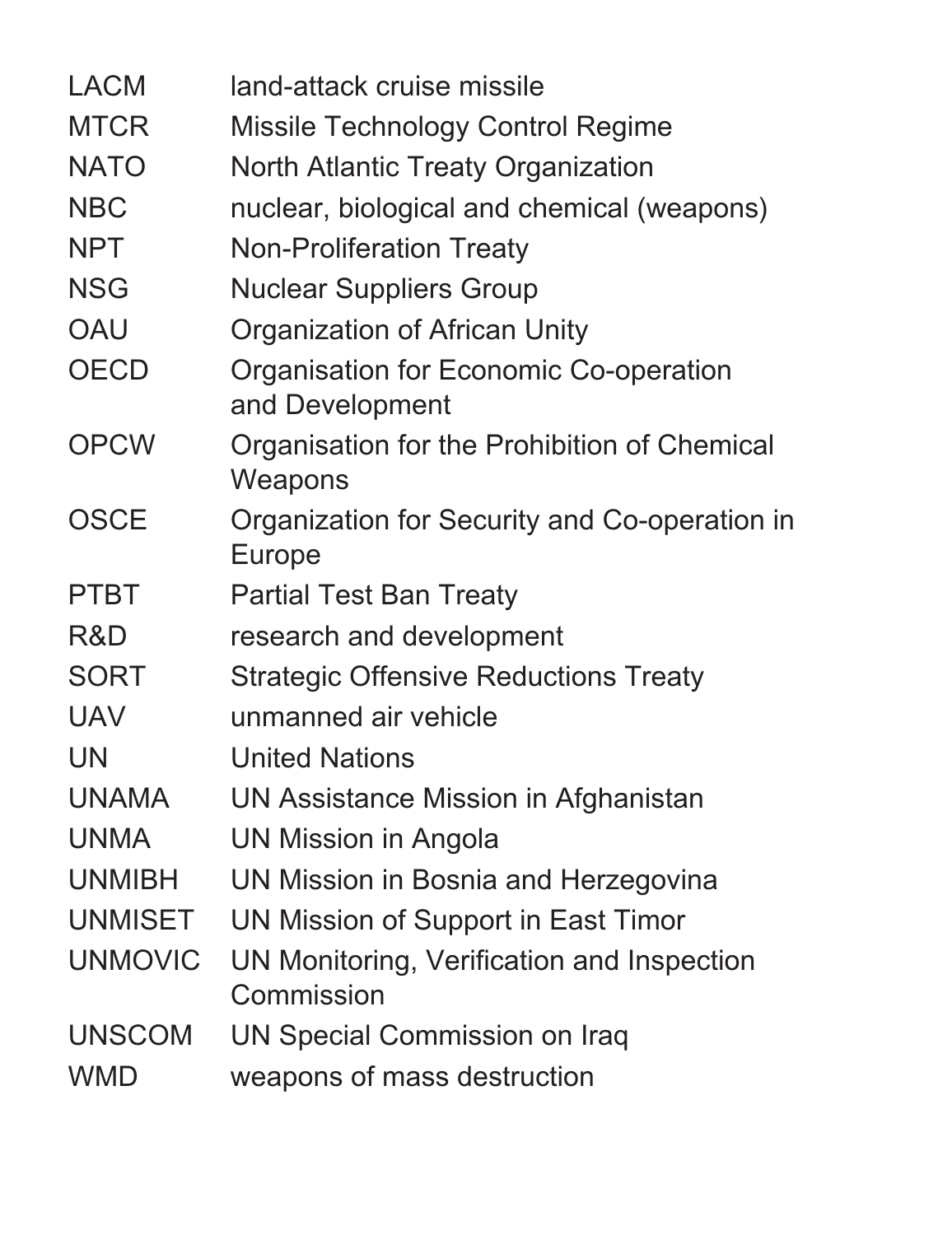# sipri

### **Governing Board**

Ambassador Rolf Ekéus, Chairman (Sweden) Sir Marrack Goulding, Vice-Chairman (UK) Dr Alexei G. Arbatov (Russia) Dr Willem F. van Eekelen (Netherlands) Dr Nabil Elaraby (Egypt) Professor Helga Haftendorn (Germany) Professor Ronald G. Sutherland (Canada) The Director

### **Director**

Alyson J. K. Bailes (UK)

Ingeniörskopia, Solna, 2003